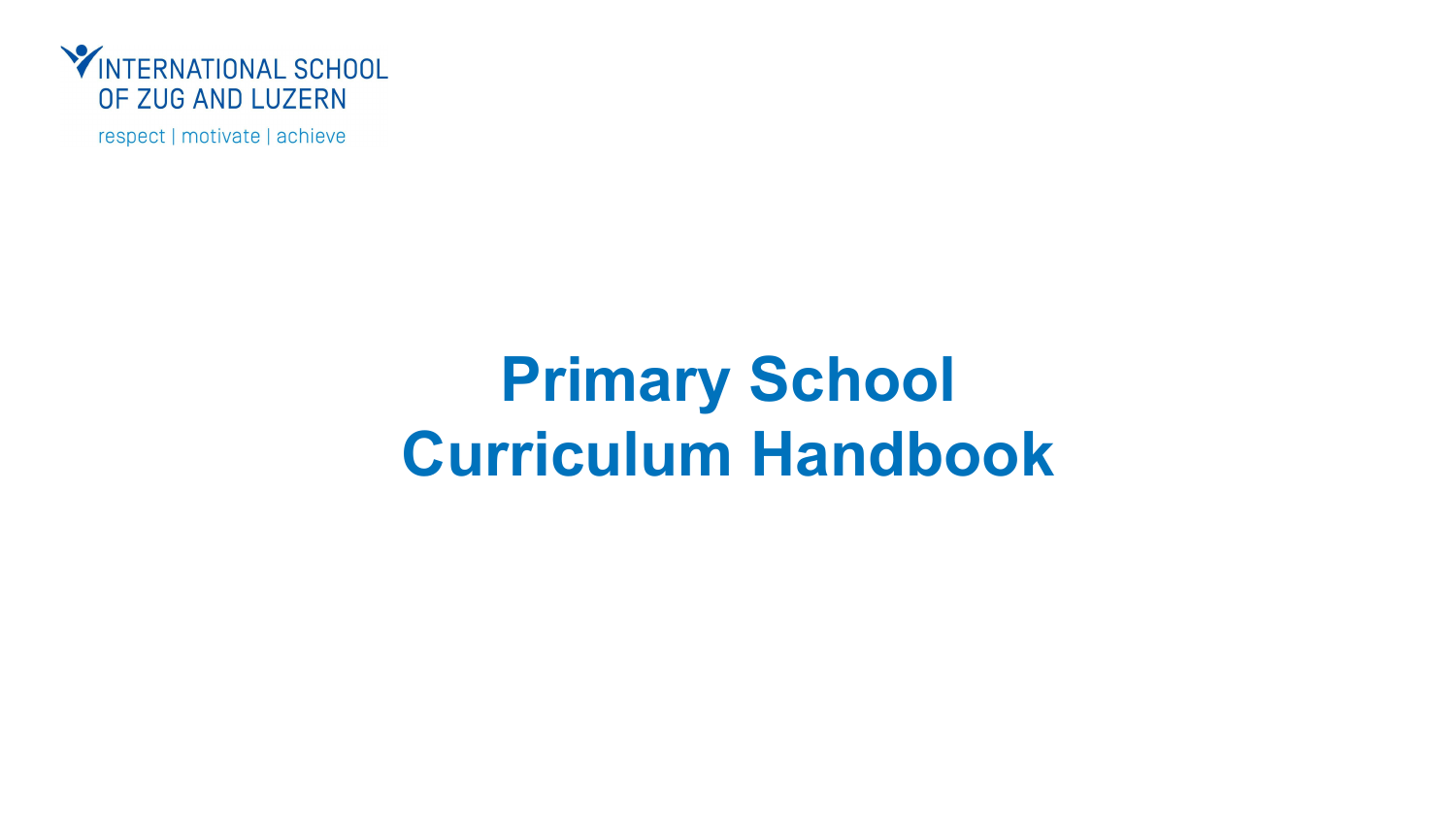

We are a community of learners determined to make the world – or our corner of it – a better, kinder place. We reflect our values in everything we do so that we make the most of the opportunities and challenges in a spirit of enthusiastic inquiry.

Vision

We help every student turn their learning into action, creating the opportunity to stretch themselves further and achieve more than they or our<br>
ce. We<br>
we do so<br>
a spirit of<br> **Bushing the**<br>
tudent turn their<br>
ion, creating the<br>
retch themselves<br>
e more than they<br>
believe possible.

### **International School of Zug and Luzern**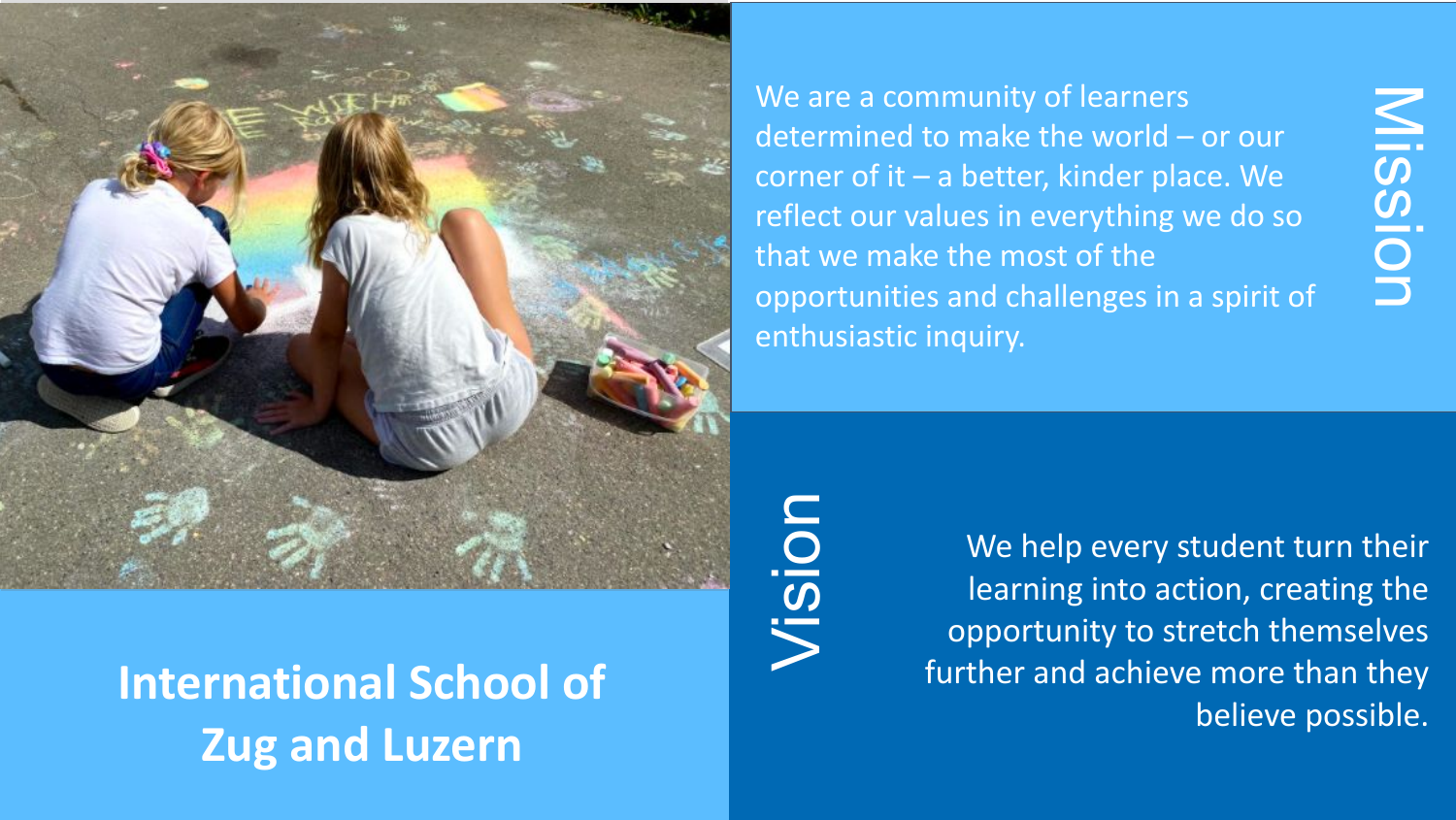## **A Community of Learners**



Our ISZL **Learning Principles**  ensure that our students' experiences, from Primary School to High School, are intentionally designed so everyone has the opportunity to stretch and succeed.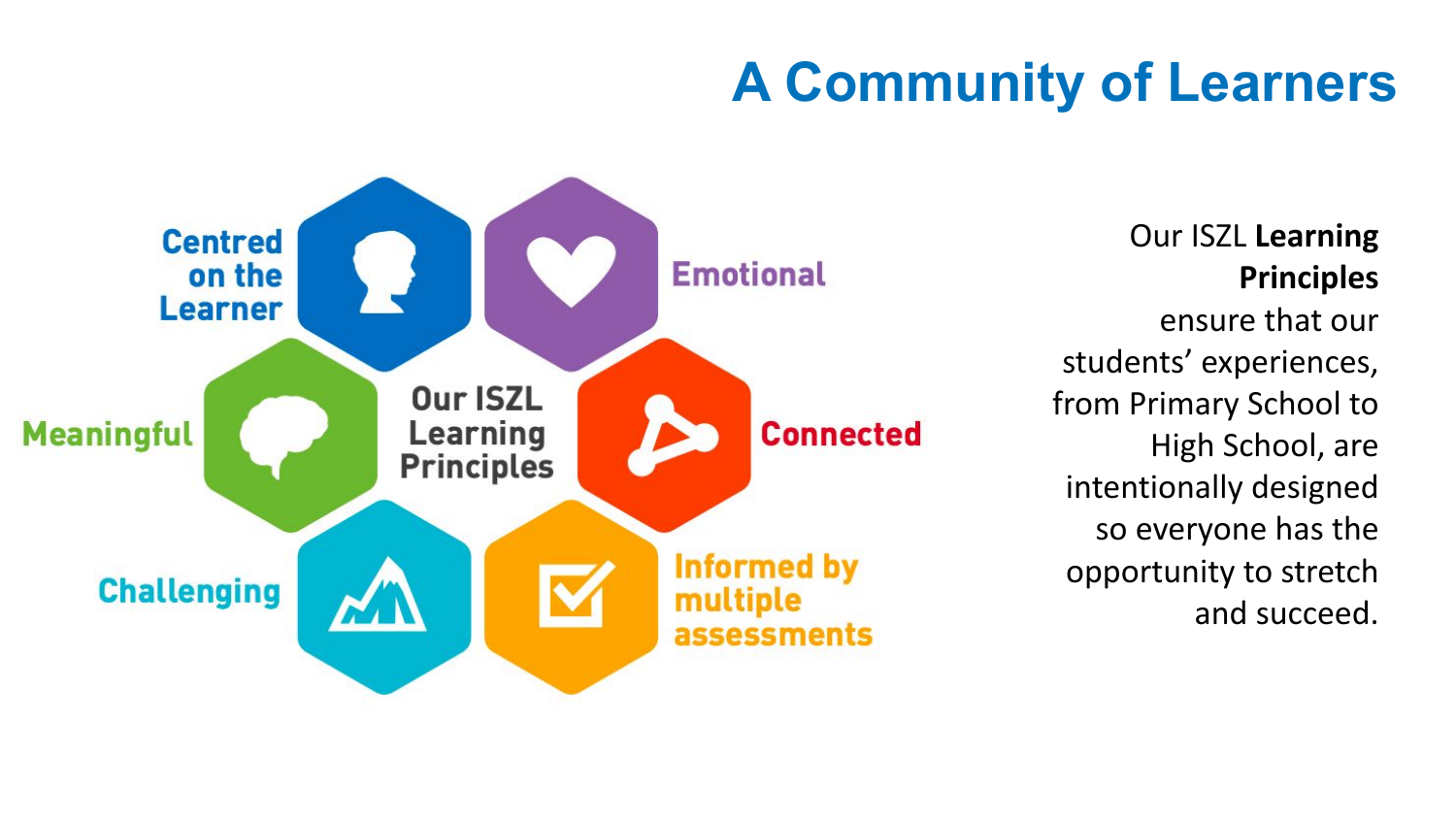## **The Primary School Learning Programme**

From **Early Years 1 through to Grade 5,** the International School of Zug and Luzern uses the International Baccalaureate Primary Years Programme (PYP) to design and facilitate powerful learning

The PYP is a comprehensive, inquiry-based approach to teaching and learning, encouraging teachers to integrate its learning principles so students build a depth of understanding of all subjects and grow into independent and lifelong learners.

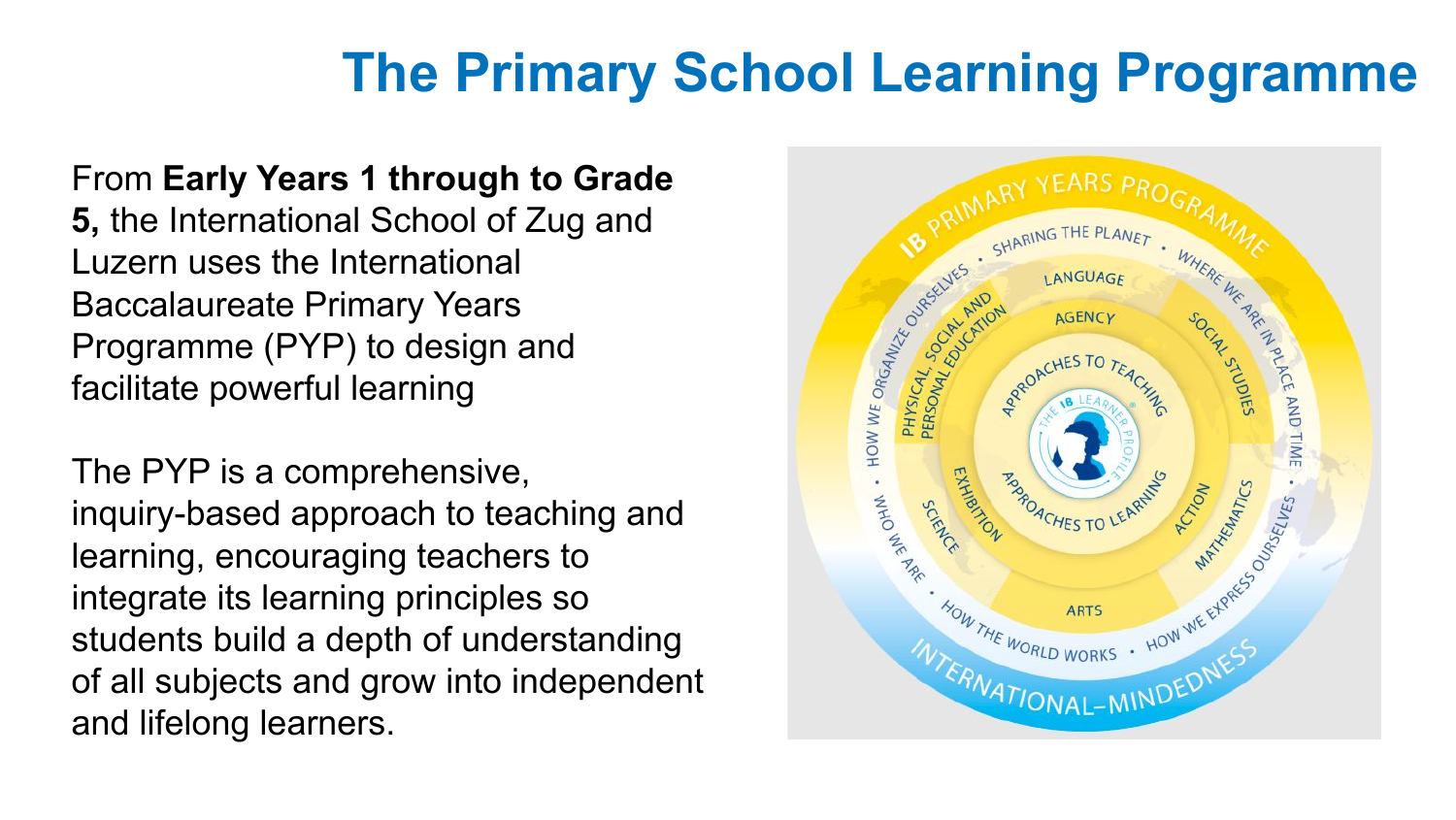## **MORE THAN JUST SUBJECTS**

We support students in building the tools needed to acquire, organise, and communicate knowledge. We work systematically to develop and practice skills through the PYP years, each year providing a foundation on which the next year can build.

- ★ **Communication Skills** Students develop their ability to listen, speak, read and write. In addition, they construct and interpret visuals and multimedia using appropriate technology.
- ★ **Self-Management Skills** Students work on time management, organisation, safety, good behaviour, informed choices, and a healthy lifestyle.
- ★ **Research Skills** Students learn how to formulate questions; collect, organize and interpret data; and present research findings.
- ★ **Thinking Skills** Through the inquiry method, students learn to apply, analyse, synthesise, and evaluate the knowledge they have acquired.
- ★ **Social Skills** Students learn how to work cooperatively in a group, resolve conflicts, listen to others, complete tasks, and recognise other people's viewpoints.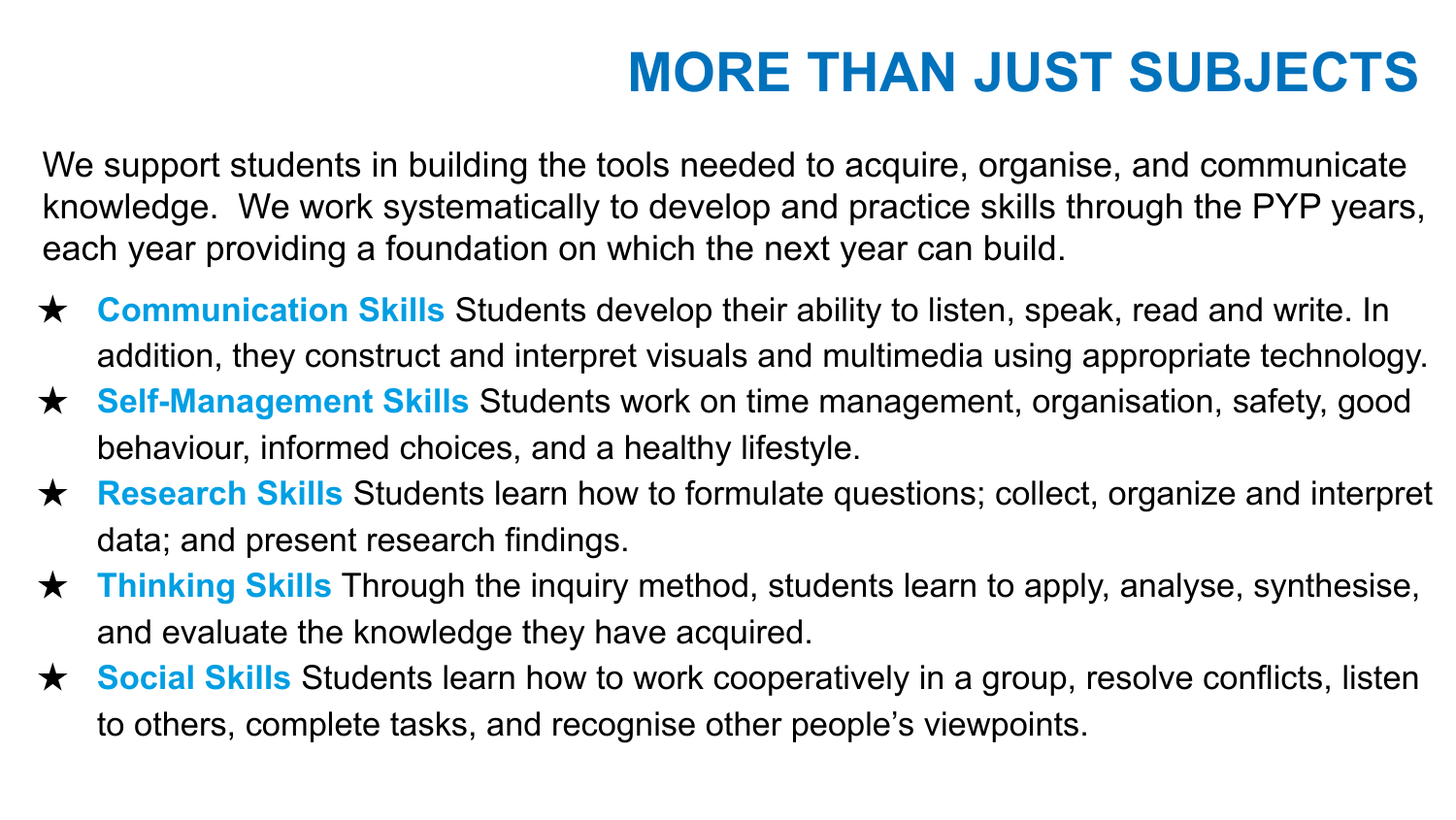### **MORE THAN JUST SUBJECTS**

**The Learner Profile** The aim of all IB programmes is to develop internationally minded people, who, recognising their common humanity and shared guardianship of the planet, help to create a better and more peaceful world.

#### **As IB learners, we strive to be:**

#### **INQUIRERS**

We nurture our curiosity, developing skills for inquiry and research. We know how to learn independently and with others. We learn with enthusiasm and sustain our love of learning throughout life.

#### **KNOWLEDGEABLE**

We develop and use conceptual understanding, exploring knowledge across a range of disciplines. We engage with issues and ideas that have local and global significance.

#### **THINKERS**

We use critical and creative thinking skills to analyse and take responsible action on complex problems. We exercise initiative in making reasoned, ethical decisions.

#### **COMMUNICATORS**

We express ourselves confidently and creatively in more than one language and in many ways. We collaborate effectively, listening carefully to the perspectives of other individuals and groups.

#### **PRINCIPLED**

We act with integrity and honesty, with a strong sense of fairness and justice, and with respect for the dignity and rights of people everywhere. We take responsibility for our actions and their consequences.

#### **OPEN-MINDED**

We critically appreciate our own cultures and personal histories, as well as the values and traditions of others. We seek and evaluate a range of points of view, and we are willing to grow from the experience.

#### **CARING**

We show empathy, compassion and respect. We have a commitment to service, and we act to make a positive difference in the lives of others and in the world around us.

#### **RISK-TAKERS**

We approach uncertainty with forethought and determination; we work independently and cooperatively to explore new ideas and innovative strategies. We are resourceful and resilient in the face of challenge and change.

#### **BALANCED**

We understand the importance of balancing different aspects of our lives - intellectual, physical, and emotional - to achieve well-being for ourselves and others. We recognise our interdependence with other people and with the world in which we live.

#### **REFLECTIVE**

We thoughtfully consider the world and our own ideas and experience. We work to understand our strengths and weaknesses in order to support our learning and personal development.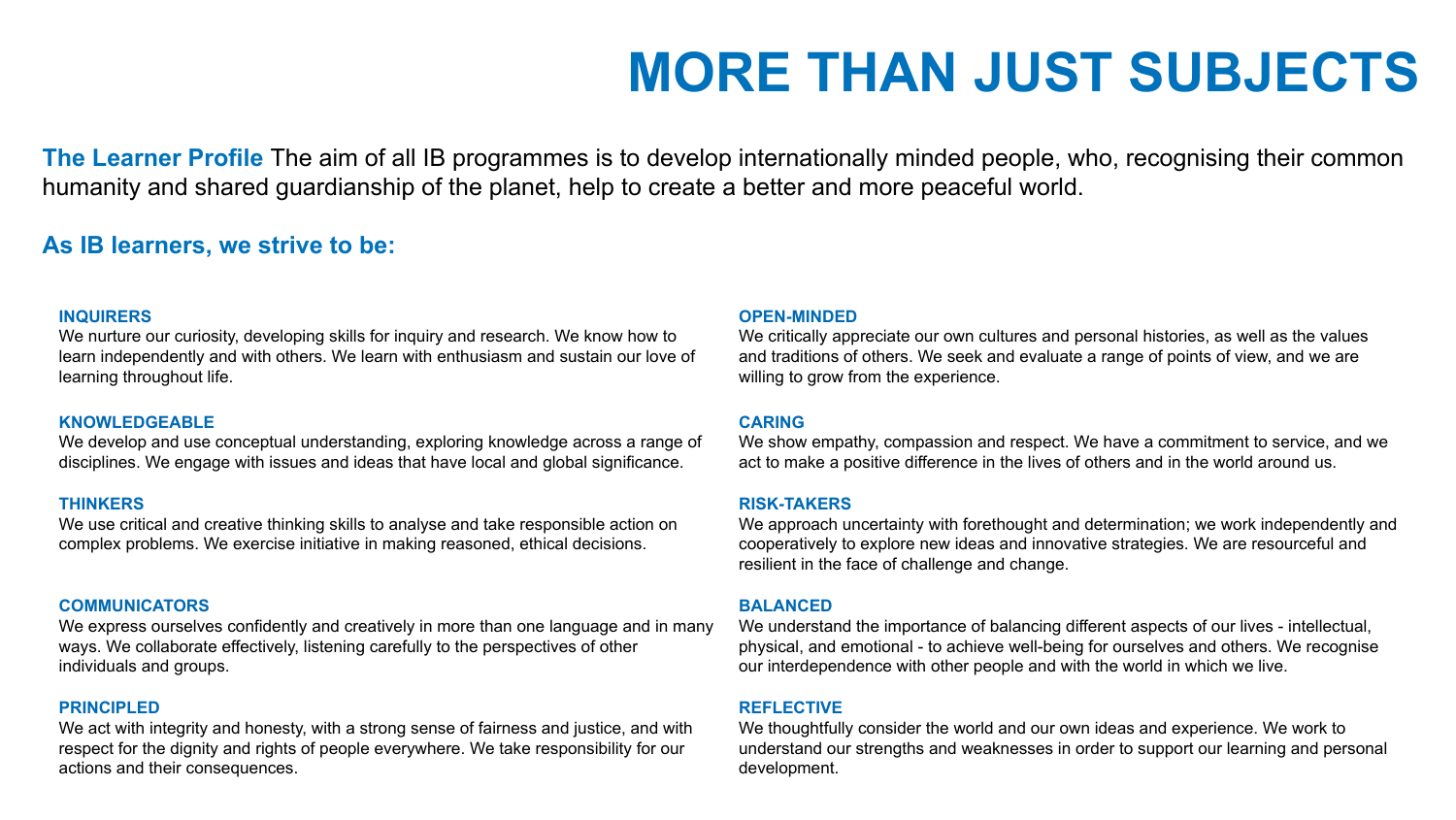### **ASSESSMENT IN PRIMARY SCHOOL**

Assessment in the primary school has four dimensions: **monitoring, documenting, measuring and reporting on learning**. Each of these aspects has its own function and is weighted differently but all work together to inform learning and teaching.

Teachers use a range of assessments and multiple data points to evaluate student progress and analyse learning to guide decisions about learning and teaching.

*(IB, Assessment, From Principles to Practice, 2019)*

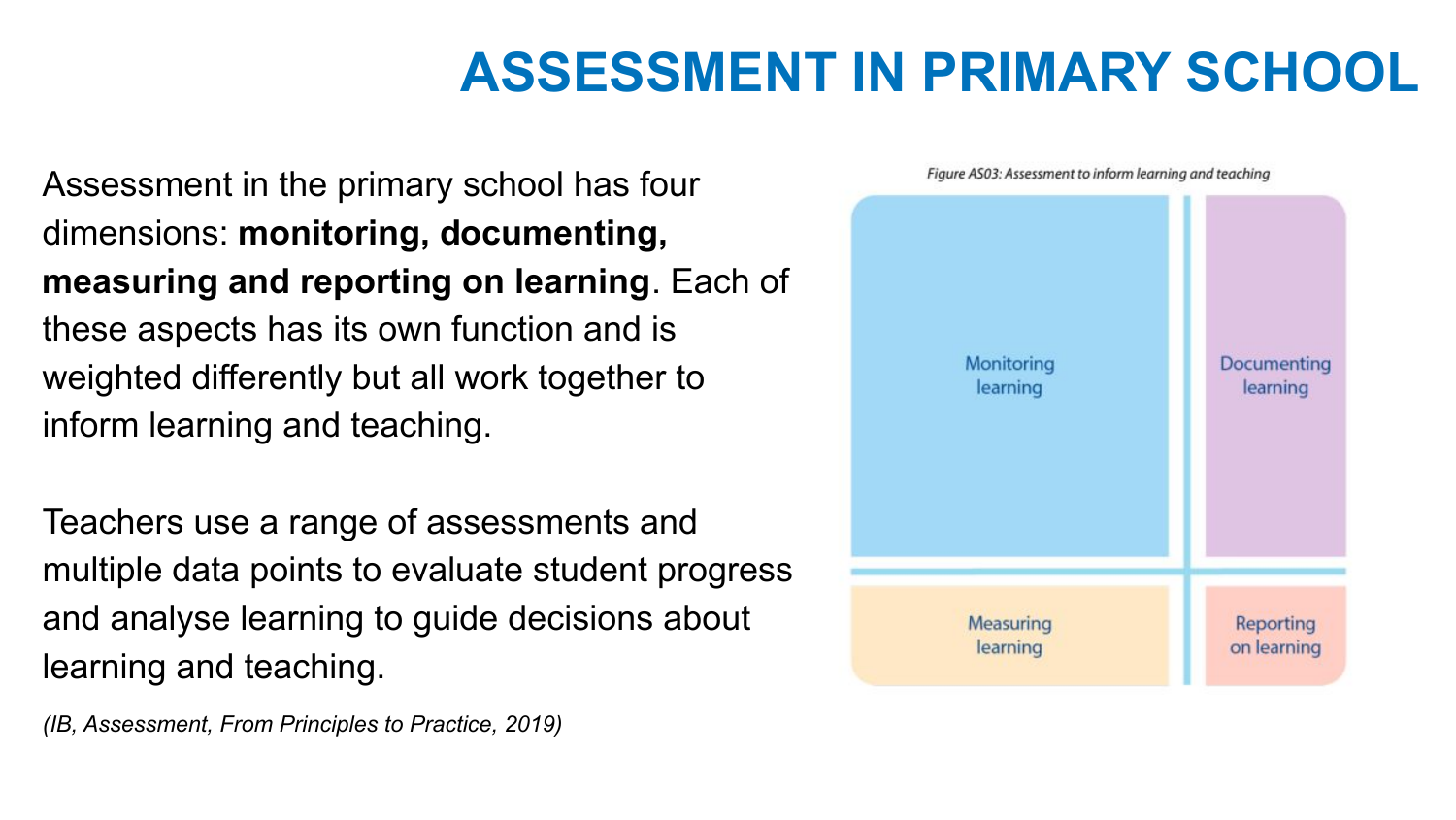

respect | motivate | achieve

# **Programme of Inquiry**

The transdisciplinary programme of inquiry at each **grade level consists of six transdisciplinary themes** (four in EY1-Kindergarten) of global significance through which students broaden their learning by developing their conceptual understandings, strengthening their knowledge and skills across, between and beyond **different subject areas.**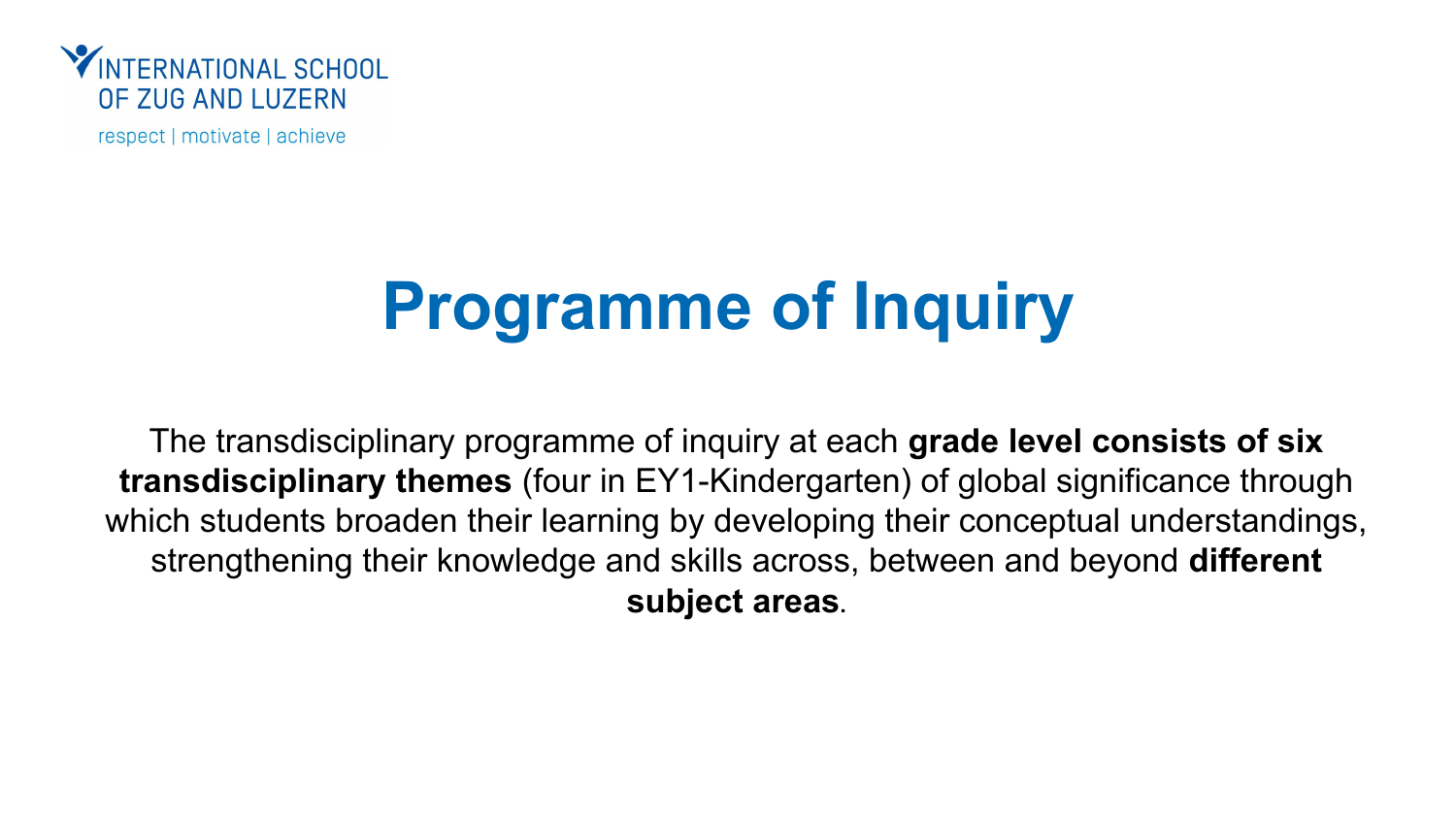

### **Programme of Inquiry Transdisciplinary Themes**

respect | motivate | achieve

| <b>Who We Are</b>                                                           | <b>Where We Are in Place and Time</b>                                       |
|-----------------------------------------------------------------------------|-----------------------------------------------------------------------------|
| An inquiry into the nature of self; beliefs and values; personal, physical, | An inquiry into orientation in place and time; personal histories; homes    |
| mental, social and spiritual health; human relationships including          | and journeys; the discoveries, explorations and migrations of               |
| families, friends, communities and cultures; rights and responsibilities;   | humankind; the relationships between, and the interconnectedness of,        |
| what it means to be human.                                                  | individuals and civilizations from local and global perspectives.           |
| <b>How We Express Ourselves</b>                                             | <b>How the World Works</b>                                                  |
| An inquiry into the ways in which we discover and express ideas,            | An inquiry into the natural world and its laws; the interaction between     |
| feelings, nature, culture, beliefs and values; the ways in which we         | the natural world (physical and biological) and human societies; how        |
| reflect on, extend and enjoy our creativity; our appreciation of the        | humans use their understanding of scientific principles; the impact of      |
| aesthetic.                                                                  | scientific and technological advances on society and the environment.       |
| <b>How We Organize Ourselves</b>                                            | <b>Sharing the Planet</b>                                                   |
| An inquiry into the interconnectedness of human made systems and            | An inquiry into rights and responsibilities in the struggle to share finite |
| communities; the structure and function of organizations; societal          | resources with other people and with other living things; communities       |
| decision making; economic activities and their impact on humankind          | and the relationships within and between; access to equal                   |
| and the environment.                                                        | opportunities; peace and conflict resolution.                               |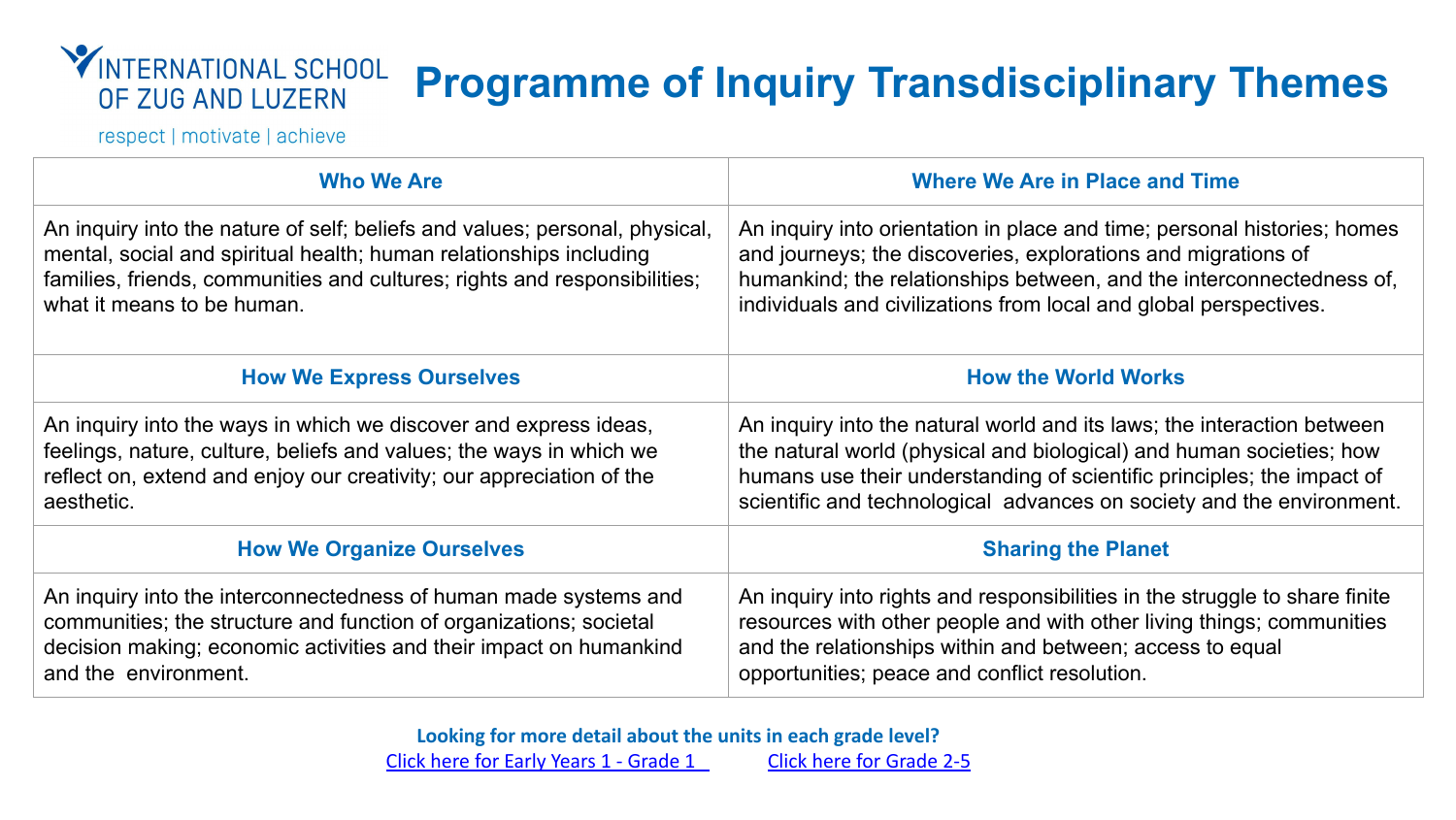## **The Curriculum Scope and Sequence**

At ISZL, we indicate **expected phase levels for each Grade** and acknowledge that learners within a grade level will be observed working within a range of phase levels. Therefore, the focus is on planning for this diversity and supporting students to make continued, personal progress rather than describing a set of expected outcomes at each Grade level. Indeed, the International Baccalaureate highlights:

'*Learning is a developmental process… the learner does not always progress through age related stages in a strictly linear fashion.*' (Making the PYP Happen, IB, 2009)

Overall expectations for students knowledge, skills and understanding with specific learning outcomes are outlined for each phase within the ISZL scope and sequence documents.

You will see on page 11 the range of phases expected within each Grade. Children will be working at different levels within the classroom, and teaching is differentiated to support each student's growth and development.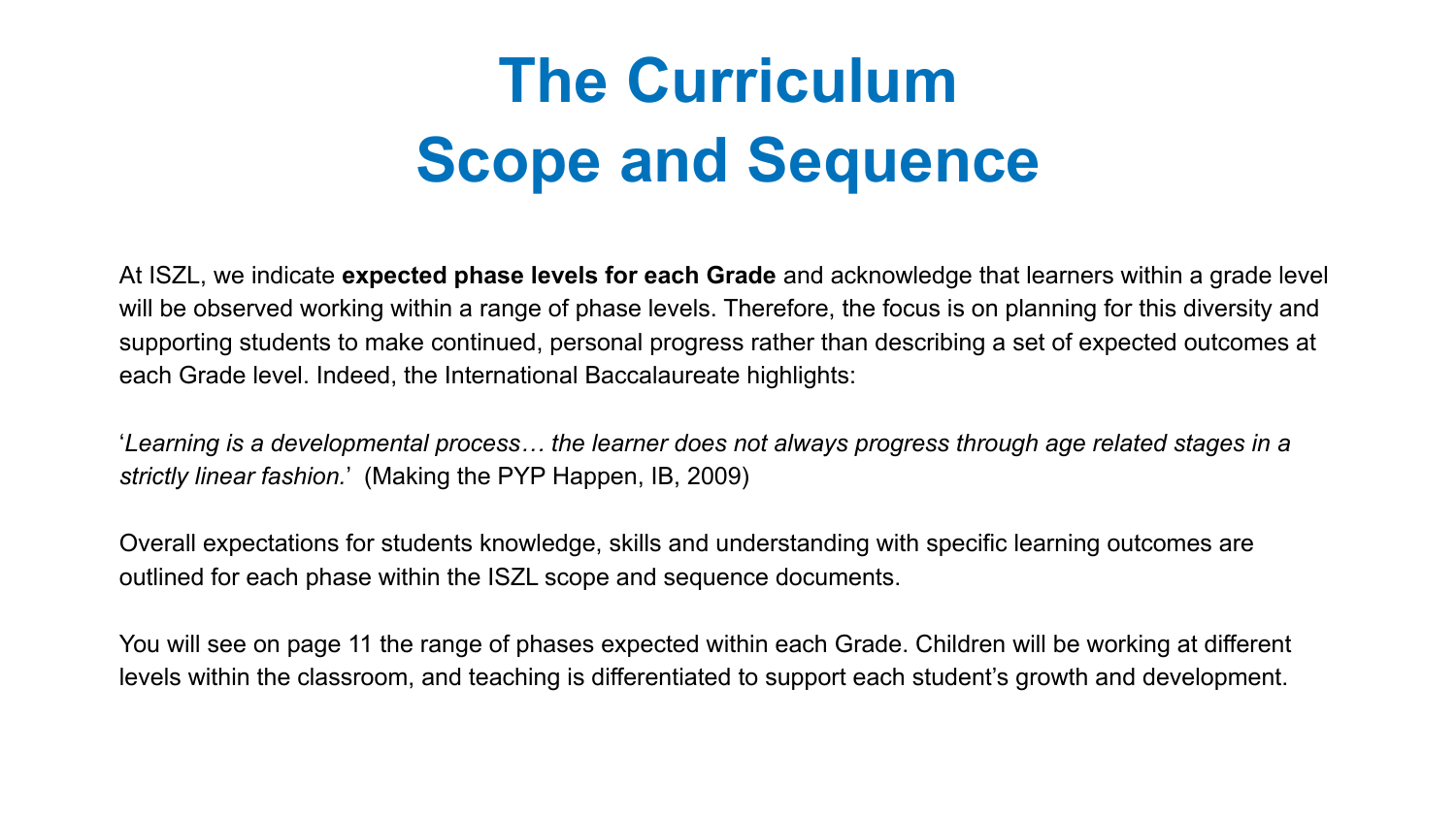### **Phase Expectations in the Primary School**

|                                  | <b>Early one</b> | Phase 1 | Early 2 | Phase 2 | Early 3 | Phase 3 | Early 4 | Phase 4 |
|----------------------------------|------------------|---------|---------|---------|---------|---------|---------|---------|
| <b>EY1, EY2,</b><br>Kindergarten |                  |         |         |         |         |         |         |         |
| Grade 1                          |                  |         |         |         |         |         |         |         |
| <b>Grade 2</b>                   |                  |         |         |         |         |         |         |         |
| Grade 3                          |                  |         |         |         |         |         |         |         |
| Grade 4                          |                  |         |         |         |         |         |         |         |
| Grade 5                          |                  |         |         |         |         |         |         |         |

*The blue band indicates achieving within expectations for the end of grade level.*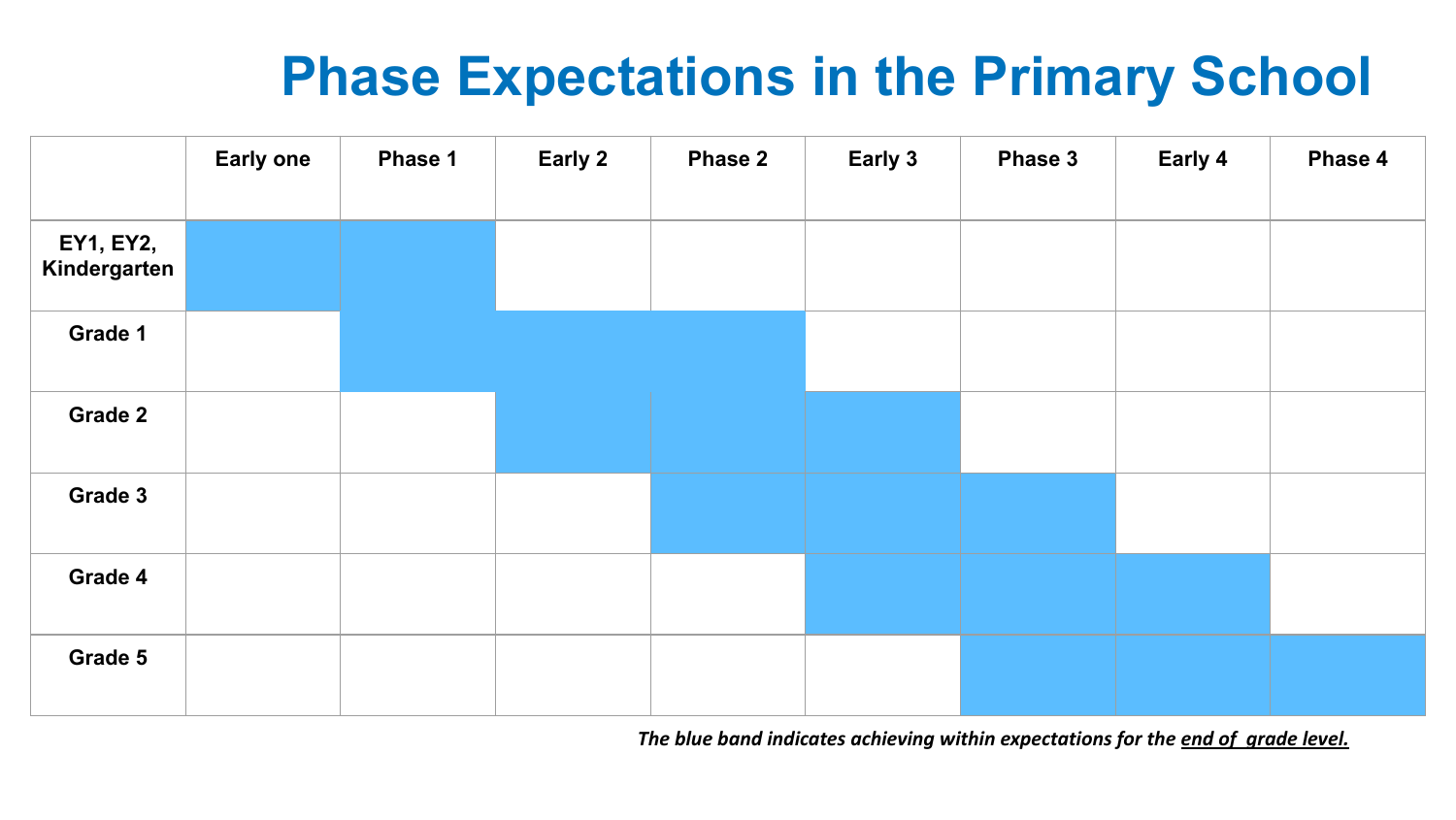

'Language is the major connecting element across the curriculum. Therefore, the focus is not only on language for its own sake, but also on its application across the subjects and throughout the transdisciplinary programme of inquiry. It also facilitates connections with the wider community and provides a vehicle for inquiry.'

(IB, Language Scope and Sequence, 2018)

Wherever possible, language is taught through the relevant and authentic context of the transdisciplinary programme of inquiry. At ISZL we have a balanced approach to language learning with experiences provided both within and outside the programme of inquiry.

At ISZL, students learn language, learn about language and learn through language. Students learn language by **speaking and listening, viewing and presenting, reading and writing.** Teachers use a variety of strategies to model, guide and support students. When learning through language, students listen to and use language with others in their everyday lives to make connections, share ideas and reflect on the learning and understanding. When learning about language, students develop their understanding about how language works by exploring the functions and conventions of language.

**A more detailed guide** to all Primary School Language conceptual understandings and example learning outcomes for all phases can be found in this **[scope and sequence document](https://docs.google.com/document/d/1Rjb8X5DQW8Cdpo0If02QyKCdmZ17bhlupWhFVEJOrR8/edit?usp=sharing)**.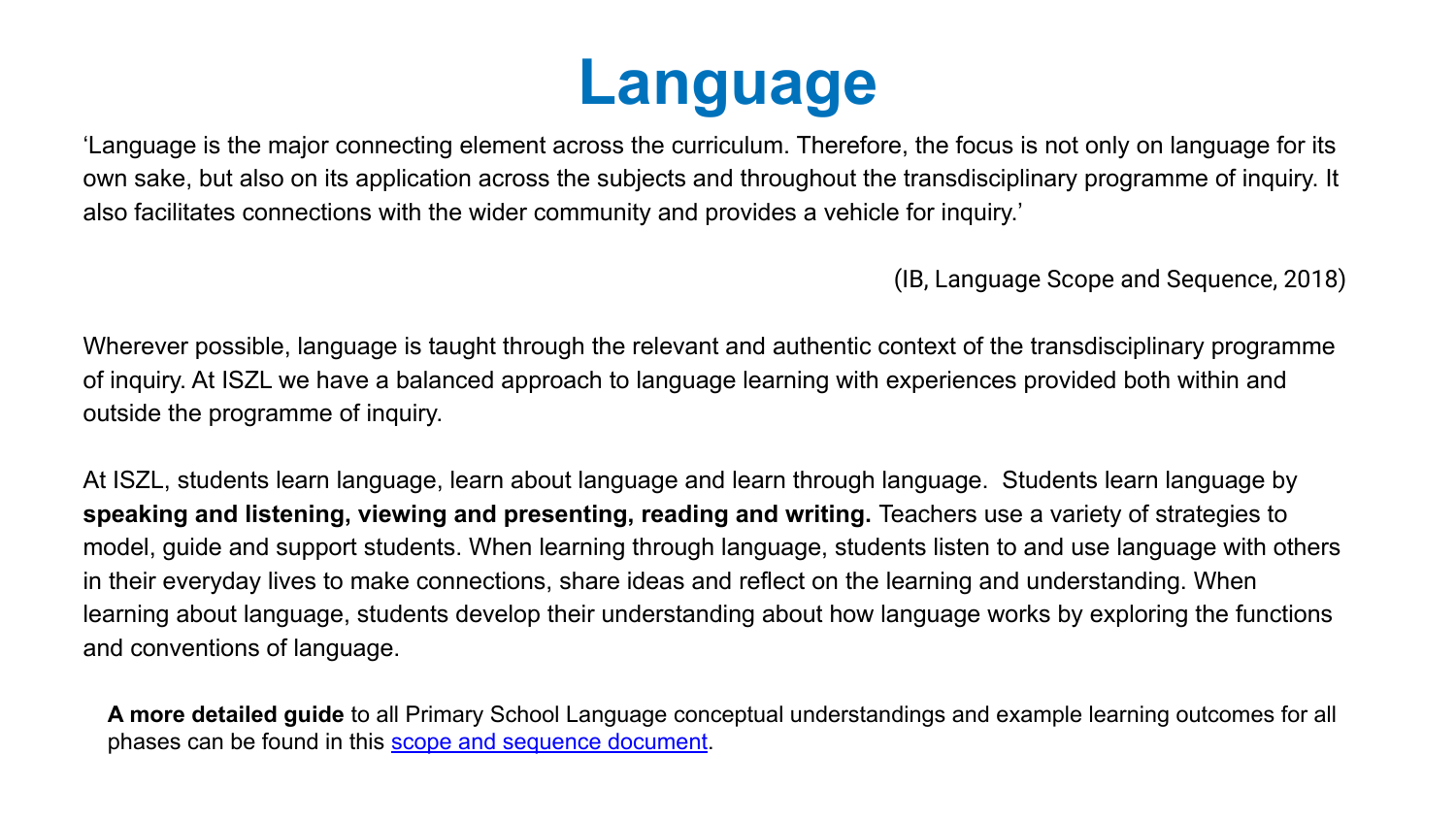**Speaking and Listening:** Students will understand the value of speaking and listening to communicate, they will recognise sounds and explore symbolic representations of them. Students will use spoken language to describe, to initiate and explore relationships, to question and inquire.

**Viewing and Presenting:** Students will explore visual language in the world around them to understand it conveys meaning. They will respond and interpret visual texts.

**Reading:** Students will understand how print can represent the real or imagined world. They will explore how reading can give knowledge and pleasure and can be a social or individual activity. They will begin to explore the concept of a 'book' and some of its structural features.

**Writing:** Students will begin to understand writing is a form of expression to be enjoyed and explore this. They will know that what you write conveys meaning and can be a collaborative or individual act.

| <b>Speaking and Listening</b>                                       | <b>Viewing and Presenting</b>                                    |
|---------------------------------------------------------------------|------------------------------------------------------------------|
| Listen and respond to familiar classroom language and directions    | Use body language to communicate and convey understanding.       |
| Reading                                                             | Writing                                                          |
| Participate in shared reading, joining in with rhymes and refrains. | Experiment with writing using different writing tools and media. |
| Distinguish between pictures and written text.                      | Use their own experience as a stimulus when drawing and writing. |
|                                                                     |                                                                  |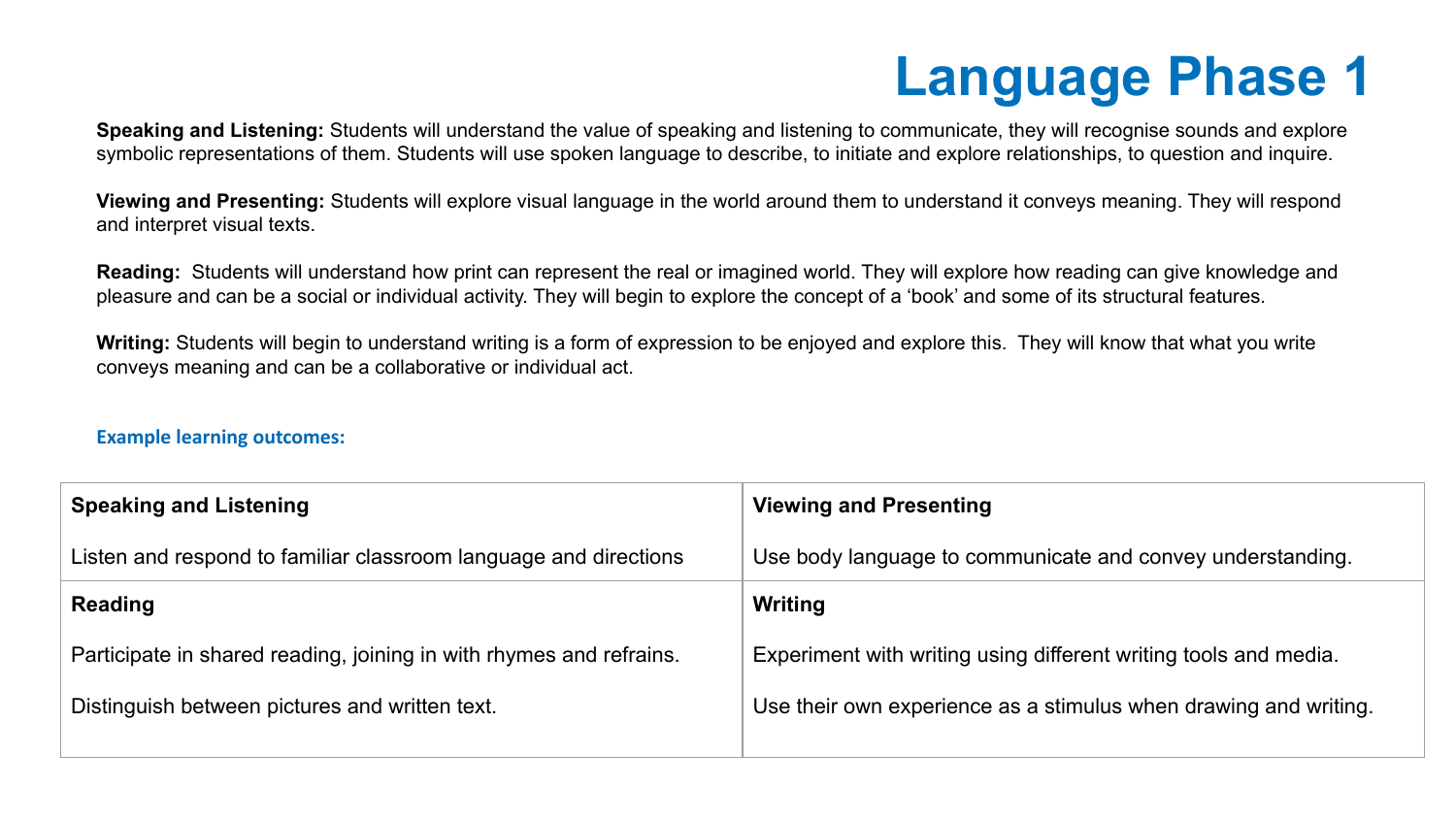**Speaking and Listening:** Students will understand that sounds are associated with objects, events or ideas, or with symbolic representations of them. Students will be aware that an object or symbol may have different sounds or words associated with it in different languages.

**Viewing and Presenting:** Students will identify, interpret and respond to a range of visual prompts and show an understanding that different types of visual texts serve different purposes. Students will use this knowledge to create their own visual texts for particular purposes.

**Reading:** Students will show an understanding that language can be represented visually through codes and symbols. Students will understand that reading is a vehicle for learning, and that the combination of codes conveys meaning,

**Writing:** Students will demonstrate an understanding of story structure and are able to make critical judgements about their writing, and the writing of others. Students are able to rewrite to improve the quality of their writing.

**Speaking and Listening** Distinguish between beginning, medial and ending sounds of words. Listen to and enjoy stories read aloud and show understanding by responding. **Viewing and Presenting** Plan and deliver short presentations, providing some key detail in a logical sequence. View visual texts and show understanding by asking relevant questions and discussing possible meaning. **Reading** Participate in guided reading, observing and applying reading behaviours and interacting effectively in a group. Read and understand self and teacher selected texts. **Writing** Writes a range of text forms for a variety of purposes and audiences. Write in complete sentences using writing conventions and some accurate grammatical constructs.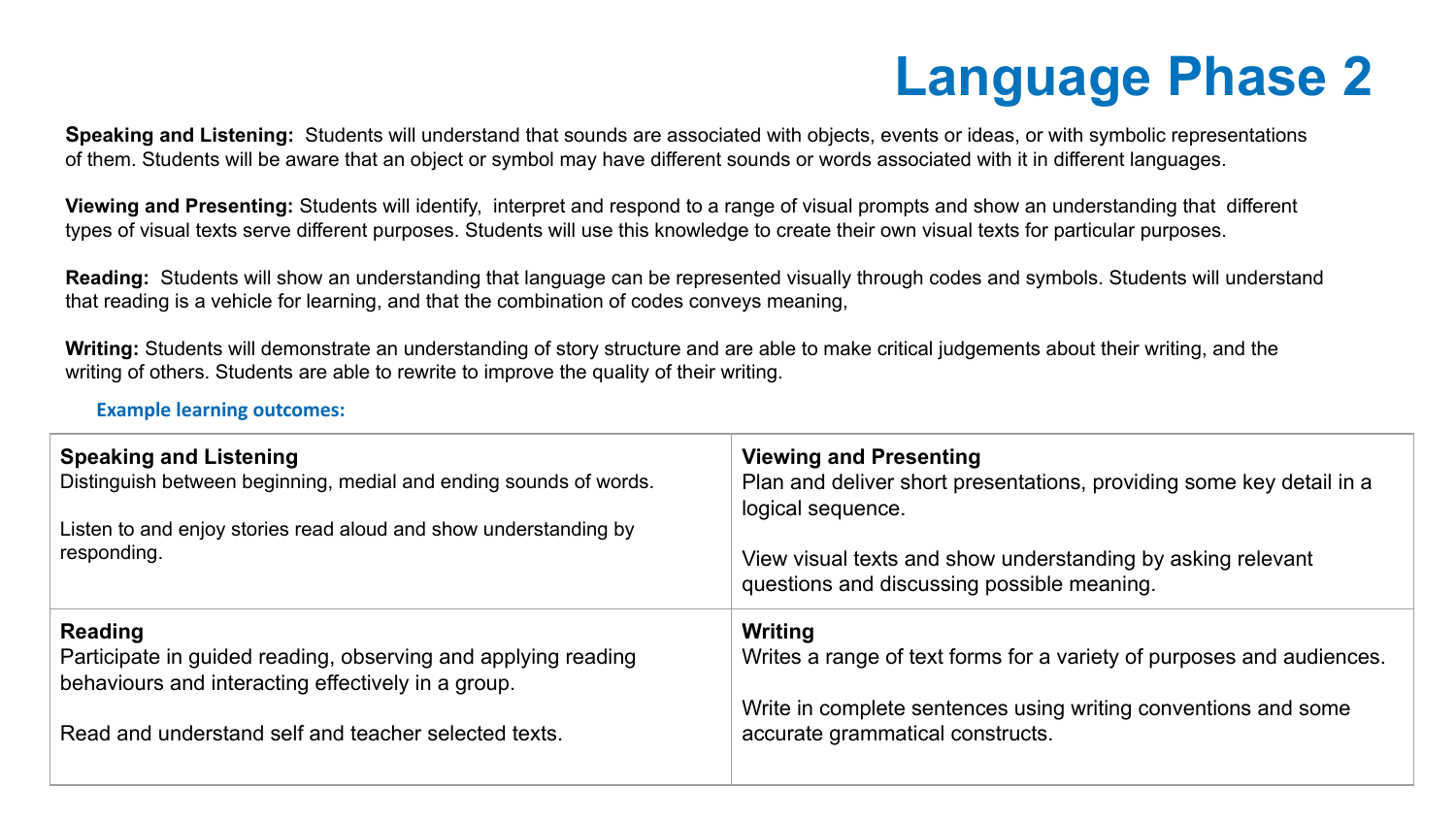**Speaking and Listening:** Students will show an understanding of the wide range of purposes of spoken language: that it instructs, informs, entertain, reassures; they will appreciate that each listener's perception of what they hear is unique. Students will compile rules about the use of different aspects of language.

**Viewing and Presenting:** Students will show and understanding that visual text may represent reality or fantasy. Students will recognise that visual text resources can provide factual information and increase understanding, Students will use visual text in a reflective way to enrich their storytelling or presentations, and to organize and represent information.

**Reading:** Students will show an understanding that text is used to convey meaning in different ways and for different purposes. Students will use strategies to read for understanding. Students will recognise that the structure and organisation of text conveys meaning.

**Writing:** Students will understand that writing can be structured in different ways for different purposes. Students will use imagery in their stories to enhance meaning. Students will understand that writing can produce a variety of responses from readers.

| <b>Speaking and Listening</b><br>Use language to explain, inquire and compare.<br>Organise thoughts and ideas before speaking to show language<br>cohesion. | <b>Viewing and Presenting</b><br>View visual information and show understanding by asking relevant<br>questions and discussing possible meaning.<br>Discuss their own feelings in response to visual messages; listen to<br>other responses, realising that people react differently. |
|-------------------------------------------------------------------------------------------------------------------------------------------------------------|---------------------------------------------------------------------------------------------------------------------------------------------------------------------------------------------------------------------------------------------------------------------------------------|
| <b>Reading</b><br>Read an increasing range of texts by combining contextual, semantic,<br>grammatical and phonetic knowledge using reading strategies.      | Writing<br>Write independently, developing a personal voice.<br>Use appropriate writing conventions, for example word order,<br>conventions and tense as required.                                                                                                                    |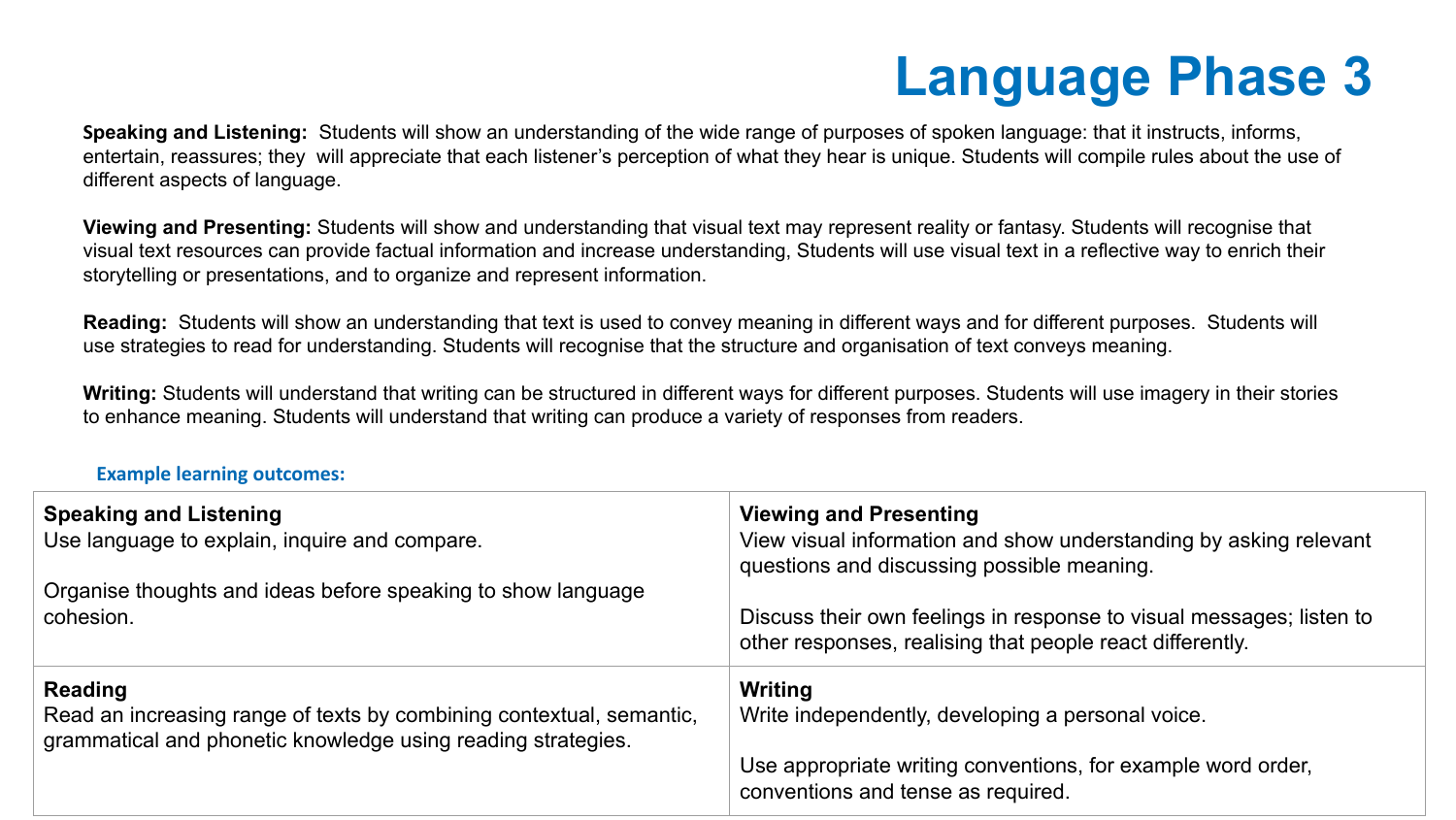**Speaking and Listening:** Students will show an understanding of the conventions associated with speaking and listening and with the value of adhering to those conventions. They will understand that language is a vehicle for becoming knowledgeable; for negotiating understanding; for negotiating the social dimension.

**Viewing and Presenting:** Students will use of a range of visual text resources to access information. Students will think critically, and are articulate about the use of visual text to influence the viewer. Students use visual imagery to present factual information, or to tell a story.

**Reading:** Students will understand the relationship between reading, thinking and reflection. Students will know that reading is extending their world, both real and imagined, and there is a reciprocal relationship between the two.

Writing: Students will demonstrate an understanding of story structure and are able to make critical judgements about their writing, and the writing of others. Students are able to rewrite to improve the quality of their writing.

| <b>Speaking and Listening</b><br>Understand and use figurative language.<br>Recognise that different forms of grammar are used in different contexts. | <b>Viewing and Presenting</b><br>View and critically analyse a range of visual texts, communicating<br>understanding, through oral, written and visual media.<br>Identify elements and techniques that make advertisements, logos and<br>symbols effective and draw on this knowledge to create their own visual<br>effects. |
|-------------------------------------------------------------------------------------------------------------------------------------------------------|------------------------------------------------------------------------------------------------------------------------------------------------------------------------------------------------------------------------------------------------------------------------------------------------------------------------------|
| Reading                                                                                                                                               | Writing                                                                                                                                                                                                                                                                                                                      |
| Identify genre and explain elements and forms that are associated with                                                                                | Write independently, with confidence and showing the development of their                                                                                                                                                                                                                                                    |
| different genres.                                                                                                                                     | own voice and style.                                                                                                                                                                                                                                                                                                         |
| Use comprehension strategies to build literal and inferential meaning.                                                                                | Use punctuation and grammatical conventions including tense accurately.                                                                                                                                                                                                                                                      |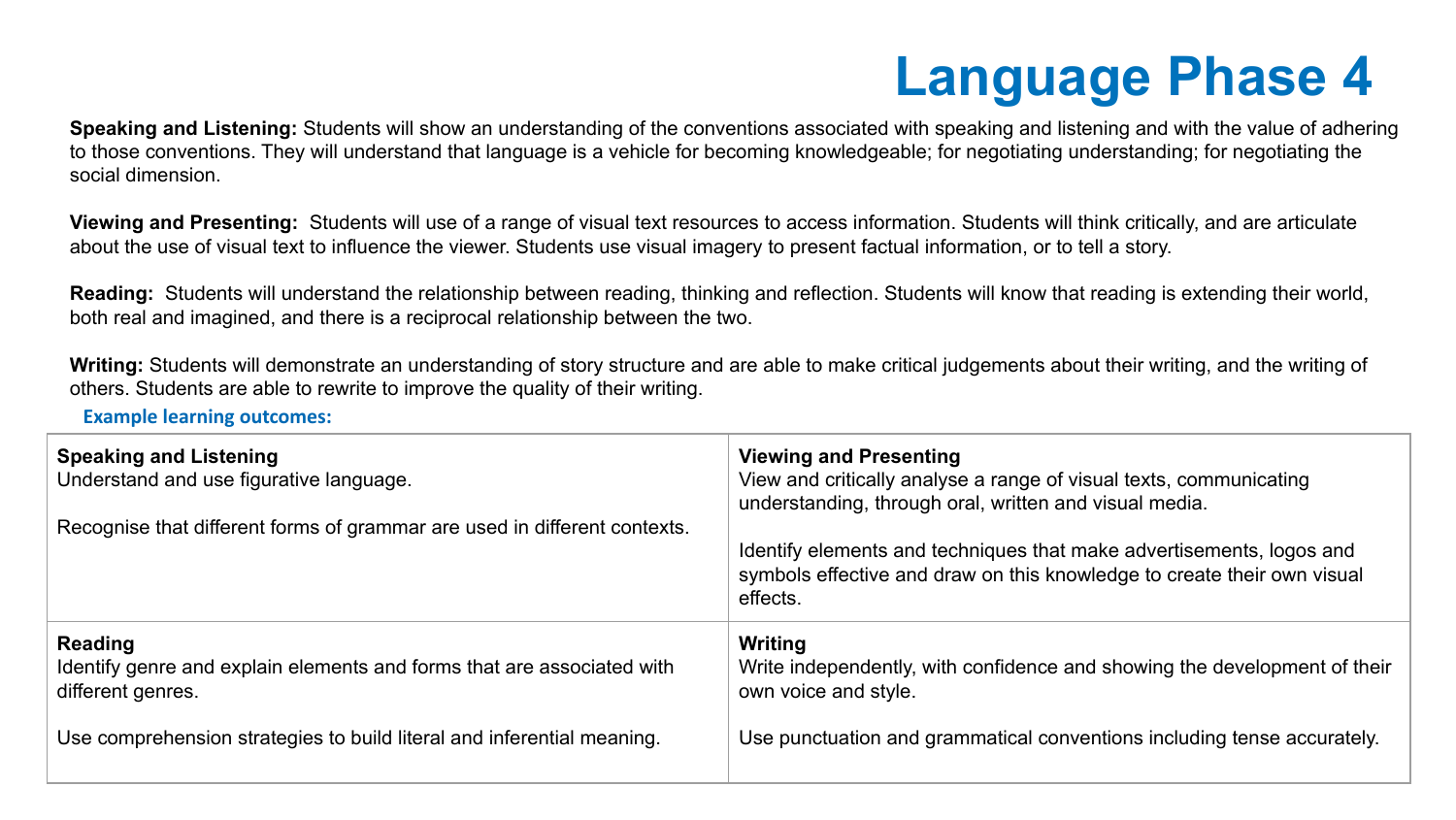## **Mathematics**

*'Learners acquire mathematical understanding by constructing their own meaning through ever-increasing levels of abstraction, starting with exploring their own personal experiences, understandings and knowledge.'* (IB, Mathematics Scope and Sequence, 2018)

Wherever possible, Mathematics is taught through the relevant and authentic contexts of the transdisciplinary programme of inquiry. Alongside this, focused Mathematical learning experiences occur every week, outside the programme of inquiry and this is planned for as a single, separate subject.

#### **Mathematics in the Early Years**

*'Play and exploration have a vital role in the learning and application of mathematical knowledge, particularly for younger students. In a PYP learning environment, mathematics skills and activities need to occur in authentic settings. (Teachers) provide a variety of areas and resources to allow students to encounter situations that will introduce and develop these skills. In this environment, students will be actively involved in a range of activities that can be free or directed… Applying mathematical skills to real-world tasks supports students' learning.'*

(IB, Mathematics Scope and Sequence, 2018)

### Mathematics in the PYP is organised into five strands: **Data Handling, Measurement, Shape and Space, Pattern and Function and Number**

**A more detailed guide** to all Primary School Mathematics conceptual understandings and example learning outcomes for all phases can be found in this [scope and sequence document.](https://docs.google.com/document/d/1-YwJ6QpKQoYXnt0Sm-As_uMbwjW1cV5o2e9Xl2lusXI/edit?usp=sharing)

The ISZL [Approaches to Calculation Guide](https://drive.google.com/file/d/1L_SpzNsA6BUNfNOYRjmKOvZc3K0UUMii/view?usp=sharing) sets out our approach to mental calculation strategies and written methods.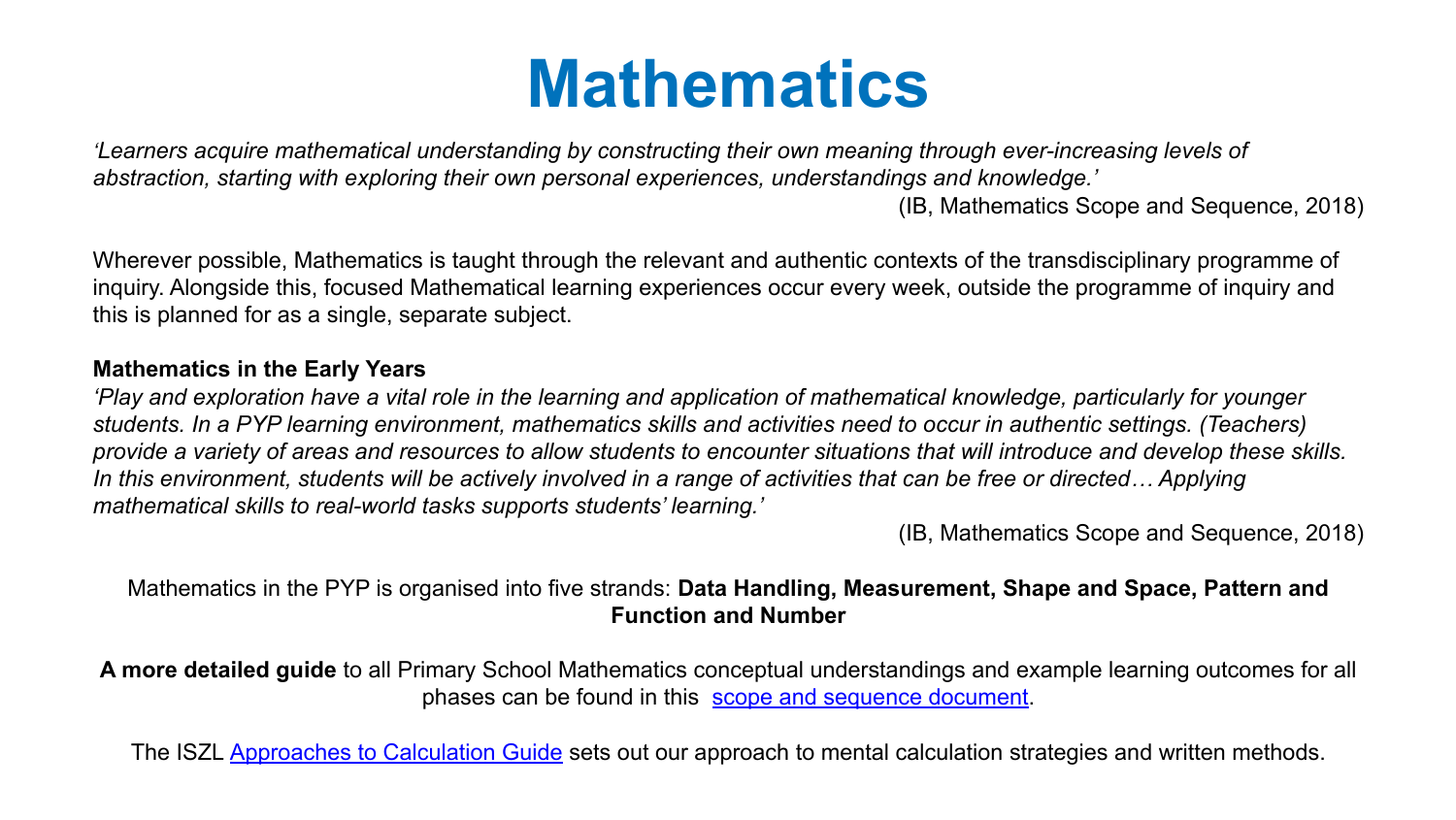**Data Handling:** Students will develop an understanding of how the collection and organisation of information helps to make sense of the world. Students will sort, describe and label objects by attributes and represent information in graphs including pictographs and tally marks.

**Measurement:** Students will develop an understanding of how measurement involves the comparison of objects and the ordering and sequencing of events. Students will be able to identify, compare and describe attributes of real objects as well as describe and sequence familiar events.

**Shape and Space:** Students will understand shapes have characteristics that can be described and compared. Students with understanding use common language to describe paths, regions and boundaries of their immediate environment.

Pattern and Function: Students will understand that patterns and sequences occur in everyday situations. Students will be able to identify, describe, extend and create patterns in various ways.

**Number**: Students will understand numbers are used for many different purposes. Students will develop understanding of 1:1 correspondence and conservation of number, be able to count and use number words and numerals to represent quantities.

| <b>Example learning outcomes:</b>                                                                                                                                                   | Data Handling:<br>Sort familiar objects to identify their similarities and differences.<br>Present data using pictures, drawings and numerals.                                                      |
|-------------------------------------------------------------------------------------------------------------------------------------------------------------------------------------|-----------------------------------------------------------------------------------------------------------------------------------------------------------------------------------------------------|
| <b>Measurement:</b><br>Estimate, measure and compare objects using non-standard and standard units.<br>Use everyday language related to time to order and sequence familiar events. | <b>Shape and Space:</b><br>Identify, visualise, sort, compare and name common 2D and 3D shapes<br>describing their properties.<br>Use common language to describe position and direction.           |
| <b>Pattern and Function:</b><br>Read and write expressions and number sentences using symbols.<br>Talk about, recognise and recreate simple patterns.                               | Number:<br>Count reliably at least 20 objects, recognising when rearranged the number of<br>objects remains the same.<br>Say the number that is one more/less and 10 more/less for multiples of 10. |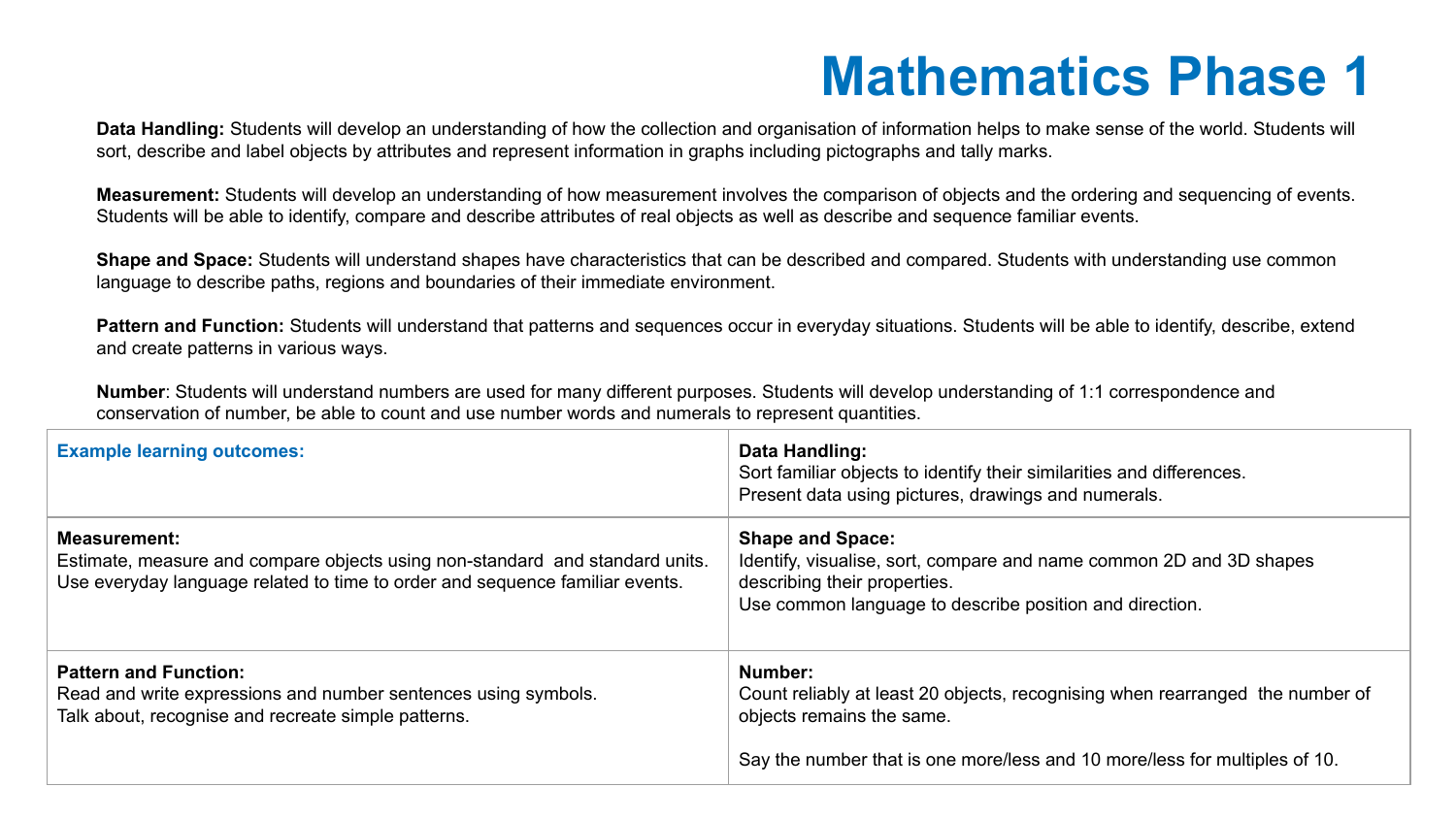**Data Handling:** Students will understand how information can be expressed as organised and structured data. Students will collect and represent data in different types of graphs and interpret the resulting information. They will describe likelihood of events happening using appropriate vocabulary.

**Measurement:** Students will understand that standard units allow us to have a common language to describe and measure objects and events. Students will develop this understanding in relation to measurement involving length, mass, capacity, money, temperature and time.

**Shape and Space:** Students will understand 2D and 3D shapes can be classified and named according to their properties. Students will understand that examples of symmetry and transformations can be found in the environment. Students will use vocabulary to describe paths, positions and boundaries.

**Pattern and Function:** Students will understand that whole numbers exhibit patterns and relationships that can be observed and described. They will understand the inverse relationship between addition and subtraction.

**Number:** Students will develop understanding of the base 10 place value system. They will have automatic recall of addition and subtraction facts and use mental and written strategies for calculation. Students will develop their understanding of fractions as representations of whole-part relationships.

| <b>Example learning outcomes:</b>                                                                                                                                                                                                                | Data Handling:<br>Answer a question by collecting and recording data in tables, charts and lists.<br>Use Venn and Carroll diagrams to sort data and objects using more the one<br>criterion.                                                                                                                                           |
|--------------------------------------------------------------------------------------------------------------------------------------------------------------------------------------------------------------------------------------------------|----------------------------------------------------------------------------------------------------------------------------------------------------------------------------------------------------------------------------------------------------------------------------------------------------------------------------------------|
| <b>Measurement:</b><br>Estimate, measure and compare lengths, weights and capacities using standard<br>units and measuring tools.<br>Tell and show the time to the nearest hour, half hour and quarter hour on an<br>analogue and digital clock. | <b>Shape and Space:</b><br>Visualise 3D objects from 2D drawings and make nets of common solids.<br>Recognise, explain and create symmetrical designs. Identify lines of reflective<br>symmetry.<br>Use the four compass directions to describe movement about a grid.                                                                 |
| <b>Pattern and Function:</b><br>Describe patterns and relationships involving numbers or shapes.<br>Use mathematical symbols to record and interpret number sentences involving all<br>four operations.                                          | Number:<br>Solve problems involving counting, adding, subtracting, doubling and halving.<br>Partition two-digit numbers in different ways.<br>Read and write two and three digit numbers in figures and words.<br>Read and write fractions interpreting the denominator as parts of the whole and<br>numerator as the number of parts. |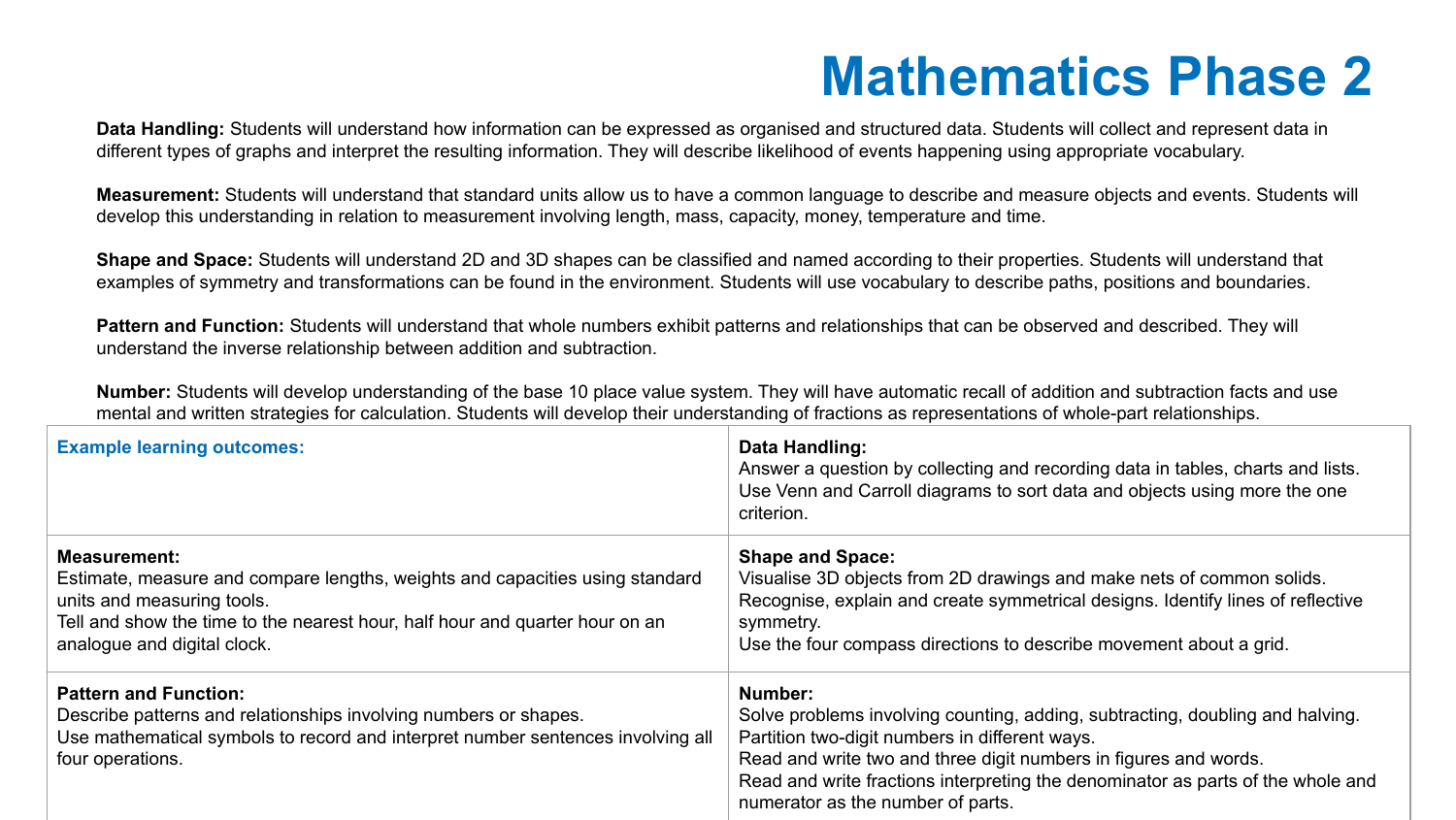**Data Handling:** Students will develop an understanding of how different graphs highlight different aspects of data more efficiently. They will understand that scale can represent different quantities. They will make the connection that probability is based on experimental events and can be expressed numerically.

**Measurement:** Students will continue to use standard units to measure, developing their understanding of perimeter, area and volume. They will select appropriate tools and units of measurement, and will be able to describe measures that fall between two numbers on a scale.

**Shape and Space:** Students will sort, describe and model regular and irregular polygons. They will describe congruence and similarity in 2D shape. They will develop their understanding of reflective and rotational symmetry.

Pattern and Function: Students will analyse patterns and identify rules. They will understand the inverse relationship between multiplication and division and the associative and commutative properties of multiplication.

**Number:** Students will develop their understanding of fractions and decimals. They will model, read, write, compare and order fractions. They will have automatic recall of addition, subtraction, multiplication and division facts. They will use a range of strategies to solve problems.

| <b>Example learning outcomes:</b>                                             | Data Handling:<br>Construct frequency tables; pictograms, bar and line graphs.<br>Find and interpret the mode of a set of data. |
|-------------------------------------------------------------------------------|---------------------------------------------------------------------------------------------------------------------------------|
| <b>Measurement:</b>                                                           | <b>Shape and Space:</b>                                                                                                         |
| Interpret a reading that lies between two unlabelled divisions on a scale.    | Identify, visualise and describe properties of 2D and 3D shape.                                                                 |
| Draw rectangles and measure and calculate their perimeter.                    | Read and plot coordinates in the first quadrant.                                                                                |
| Find the area of rectilinear shapes.                                          | Recognise perpendicular lines in grids and shapes.                                                                              |
| Use decimal notation in the context of measures and money.                    | Estimate, draw and measure acute and obtuse angles.                                                                             |
| <b>Pattern and Function:</b>                                                  | Number:                                                                                                                         |
| Represent a problem using number sentences, statements or diagrams; use       | Use the vocabulary of ratio and proportion to describe relationship between                                                     |
| these to solve the problem and interpret the solution.                        | quantities.                                                                                                                     |
| Identify and use patterns, relationships and properties of numbers or shapes; | Recognise the equivalence between decimal and fraction forms.                                                                   |
| investigate a statement.                                                      | Develop and use written methods to record multiplication and division.                                                          |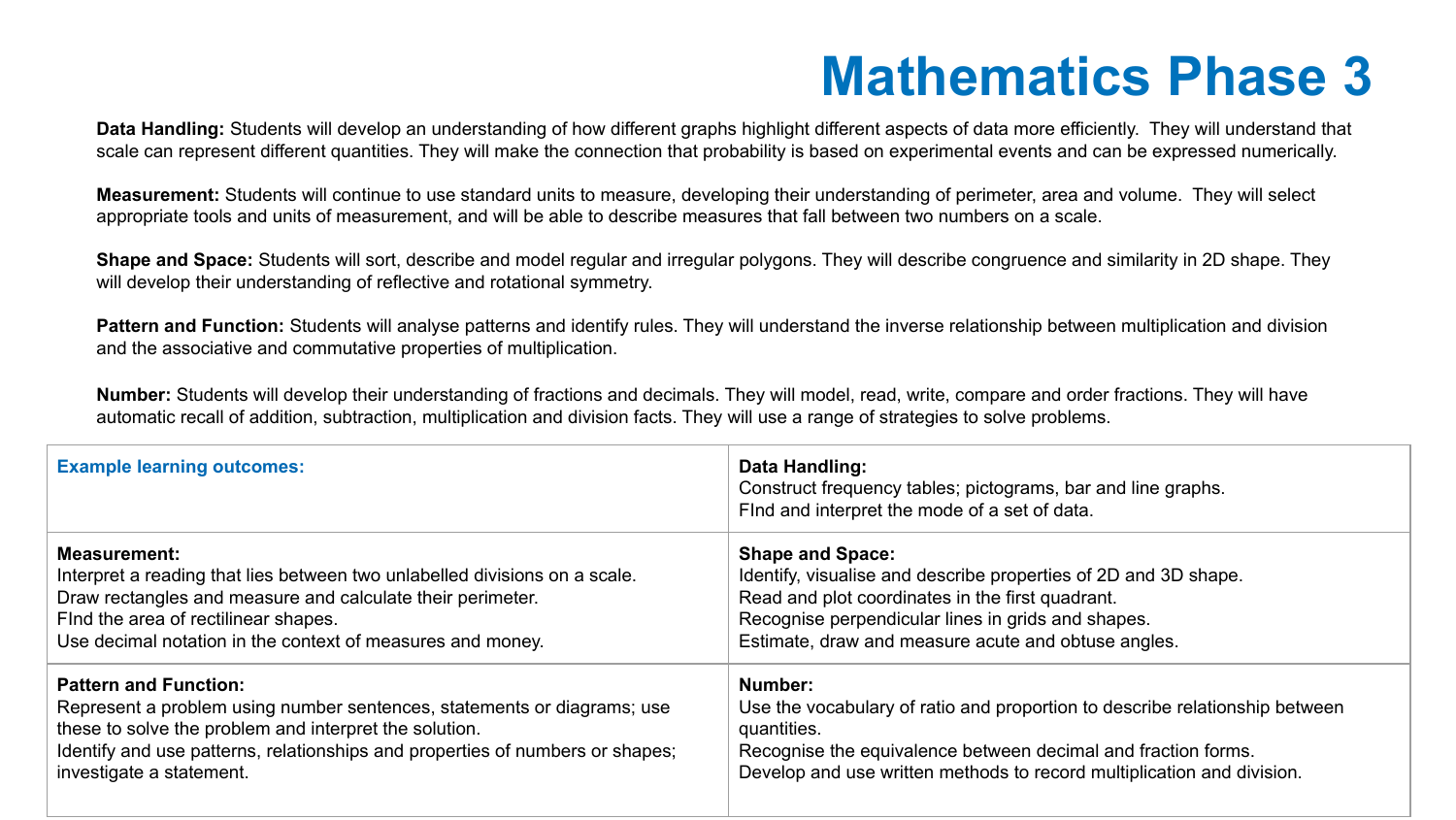**Data Handling:** Students will use the mode, median, mean and range to summarise a set of data. Learners will understand probability can be expressed on a scale and that the probability of an event can be predicted theoretically.

**Measurement:** Students will decide on the level of accuracy required for measuring and using decimal and fractional notation when precise measurements are necessary. Students will be able to measure and construct angles to demonstrate their understanding of angles as a measure of rotation. .

**Shape and Space:** Students will understand the properties of regular and irregular polyhedra. They will develop their understanding of the use of scale (ratio) to enlarge and reduce shapes. They will apply the language and notation of bearing to describe direction and position.

Pattern and Function: Students understand that patterns can be represented, analysed and generalised using algebraic expression, equations or functions. They will develop an understanding of exponential notation as a way to express repeated products, and of the inverse relationship that exists between exponents and roots.

**Number:** Students will understand the base 10 system extends indefinitely in two directions. they will develop an understanding of ratio. They will use mental and written strategies to solve problems using whole numbers, fractions and decimals and evaluate reasonableness of answers.

| <b>Example learning outcomes:</b>                                               | Data Handling:<br>Describe and interpret results and solutions to problems using mode, median and<br>mean.<br>Construct and interpret bar charts with grouped discrete data, interpret pie charts. |
|---------------------------------------------------------------------------------|----------------------------------------------------------------------------------------------------------------------------------------------------------------------------------------------------|
| <b>Measurement:</b>                                                             | <b>Shape and Space:</b>                                                                                                                                                                            |
| Calculate the perimeter and area of rectilinear shapes.                         | Use coordinate in the first quadrant to draw, locate and complete shapes that                                                                                                                      |
| Estimate, measure and draw angles; calculate angles in a triangle or around a   | meet given properties.                                                                                                                                                                             |
| point.                                                                          | Visualise and draw on grids where a shape will be after reflection and rotation.                                                                                                                   |
| <b>Pattern and Function:</b>                                                    | Number:                                                                                                                                                                                            |
| Solve multi-step problems involving whole numbers, fractions and decimals.      | Find the difference between a positive and negative integer.                                                                                                                                       |
| Describe, create, represent and interpret sequences, patterns and relationships | Relate fractions to multiplication and division; find fractions and percentages of                                                                                                                 |
| involving numbers and shapes, use simple expressions and formulae in words      | whole number quantities.                                                                                                                                                                           |
| then symbols.                                                                   | Identify prime and composite numbers, factors, and prime factors.                                                                                                                                  |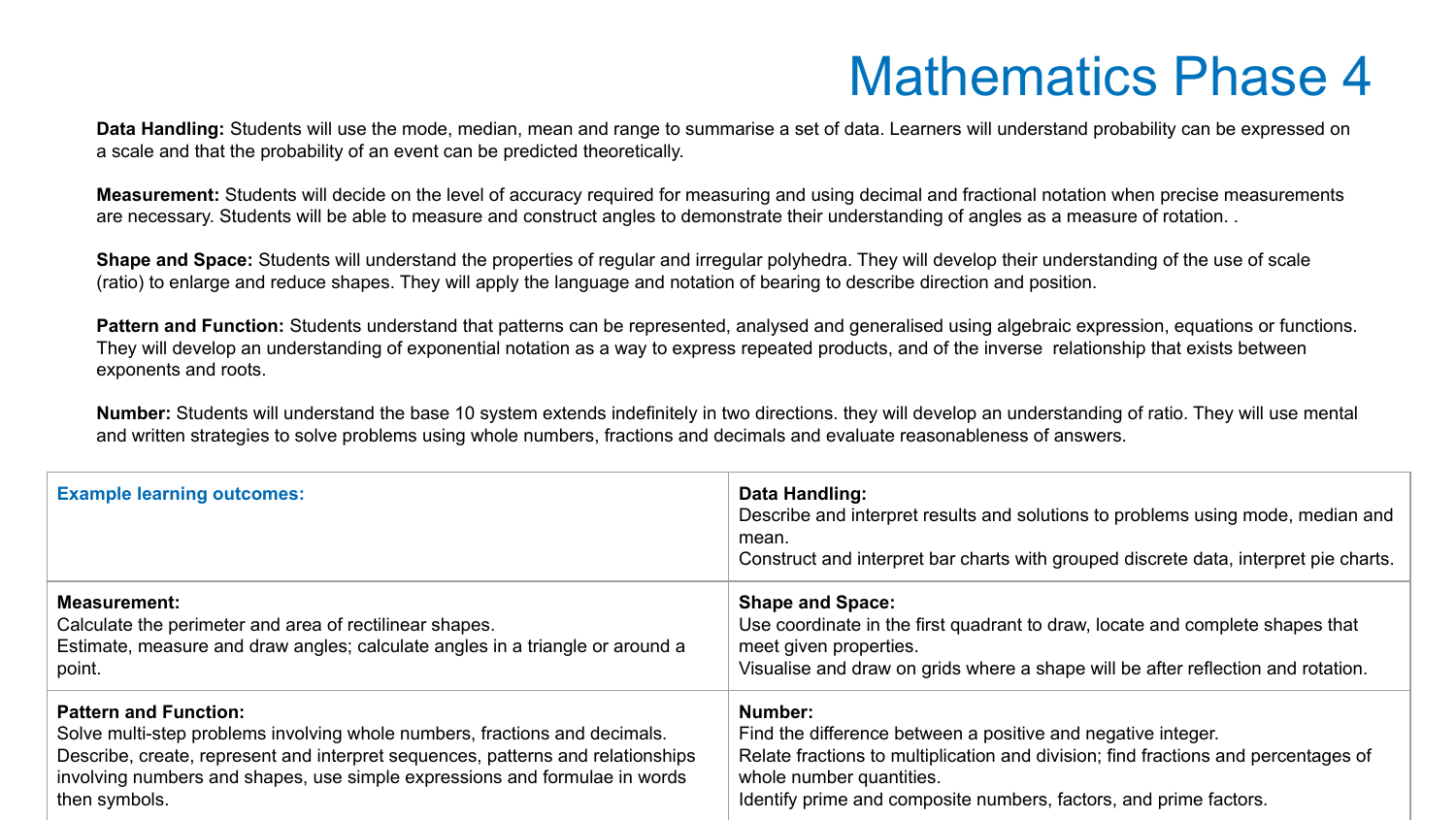

At ISZL, science is integrated and taught within the programme of inquiry. The ISZL Science scope and sequence provides information about learning in the subject area of science through the transdisciplinary programme of inquiry, identifying the units of inquiry that provide authentic opportunities for science learning. The scope and sequence is a tool to support teaching, learning and assessment of science within the context of units of inquiry.

The knowledge component of science in the PYP is arranged into four strands: living things, Earth and space, materials and matter, and forces and energy.

[Click this link](https://docs.google.com/document/d/1oFG7M2uawUX0a4IIgzlAFULWuf-EoCvK4l0jP0X2qrM/edit?usp=sharing) to view more detail in the ISZL Science Scope and Sequence document.

### **Science Strands**

| <b>Living Things</b>        | The study of the characteristics; systems and behaviours of humans and other animals, and of<br>plants; the interactions and relationships between amd among them, and with their environment.                                                             |
|-----------------------------|------------------------------------------------------------------------------------------------------------------------------------------------------------------------------------------------------------------------------------------------------------|
| <b>Earth and Space</b>      | The study of planet Earth and its position in the universe, particularly its relationship with the sun;<br>the systems, distinctive features and natural phenomena that shape and identify the planet; the<br>infinite and finite resources of the planet. |
| <b>Materials and Matter</b> | The study of the properties, behaviours and uses of materials, both natural and human-made; the<br>origins of human-made materials and how they are manipulated to suit a purpose.                                                                         |
| <b>Forces and Energy</b>    | The study of energy, its origins, storage and transfer, and the work it can do; the study of forces;<br>the application of scientific understanding through inventions and machines.                                                                       |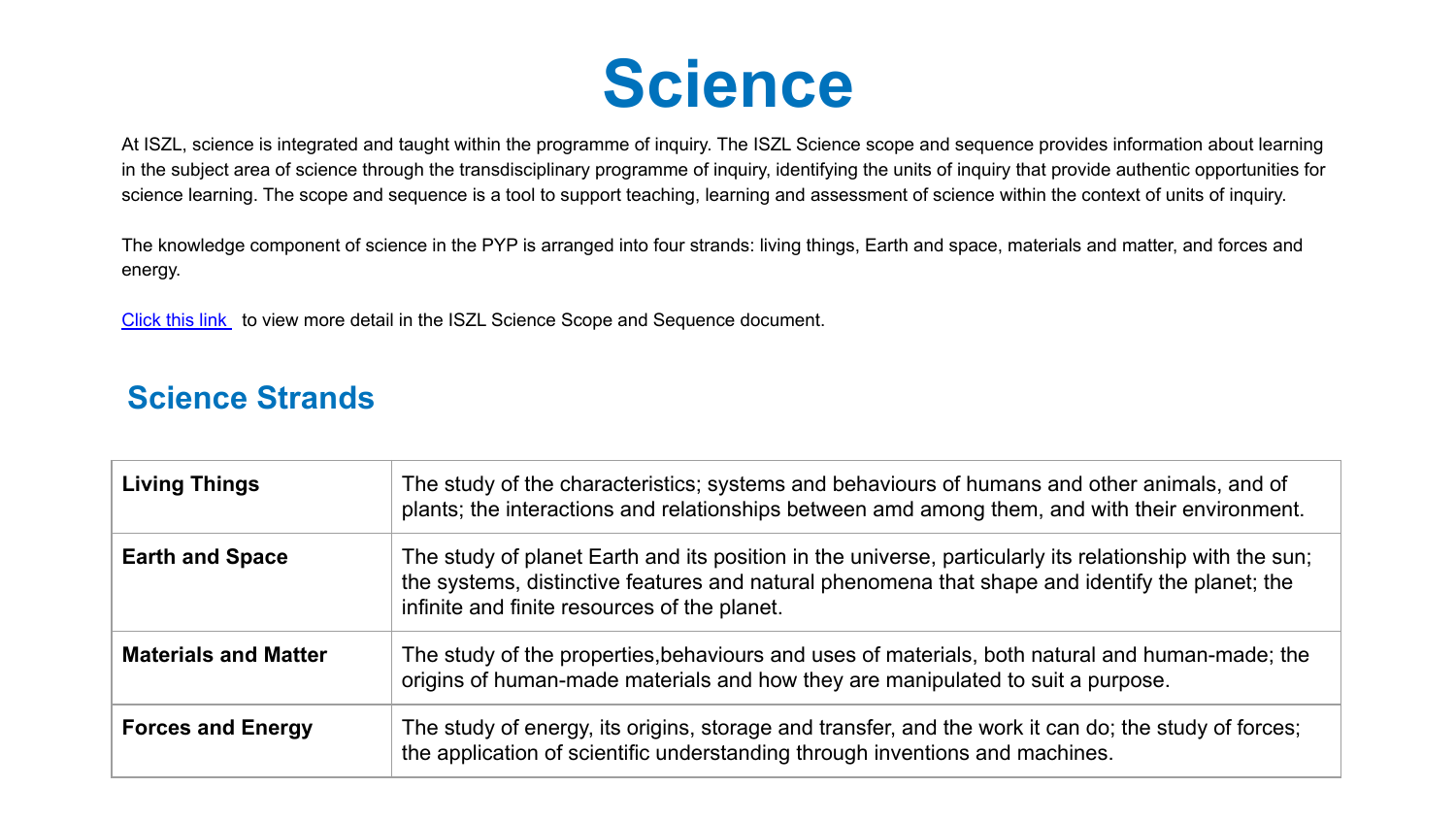## **Social Studies**

*The aim of social studies within the PYP is to promote intercultural understanding and respect for individuals and their values and traditions. Social studies guides students towards a deeper understanding of themselves and others, and of their place in an increasingly global society. It provides opportunities for students to look at and think about human behaviour and activity realistically, objectively and with sensitivity. Exposure to and experience with social studies therefore opens doors to key questions about life and learning. Evidence of student learning will be apparent in their willingness and ability to take action in order to make a difference in the world.* 

(IB Primary Years Programme Social Studies Scope and Sequence, 2018, p.1)

#### *"We are a community of learners determined to make the world - or our corner of it - a better, kinder place" (ISZL Mission)*

The knowledge component is arranged into five strands: **human systems and economic activities, social organisation and culture, continuity and change through time, human and natural environments, resources and the environment.** [Click this link to](https://docs.google.com/document/d/14Ag9MWCx3C6rRwpG2WCKHNOlCaO_H0tOtelSly11KYU/edit?usp=sharing) view more detail in the ISZL Social Studies Scope and Sequence.

| Human systems and economic activities | The study of how and why people construct organisations and systems; the ways in which people connect locally and globally;<br>the distribution of power and authority.                                                                         |
|---------------------------------------|-------------------------------------------------------------------------------------------------------------------------------------------------------------------------------------------------------------------------------------------------|
| Social organisation and culture       | The study of people, communities, cultures and societies; the ways in which individuals, groups and societies interact with each<br>other.                                                                                                      |
| Continuity and change through time    | The study of relationships between people and events through time; the past, its influences on the present and its implications<br>for the future; people who have shaped the future through their decisions.                                   |
| <b>Human and natural environments</b> | The study of the distinctive features that give a place its identity; how people adapt to and alter their environment; how people<br>experience and represent place; the impact of natural disasters on people and the built environment.       |
| Resources and the environment         | The interaction between people and the environment; the study of how humans allocate and manage resources; the positive<br>and negative effects of this management; the impact of scientific and technological developments on the environment. |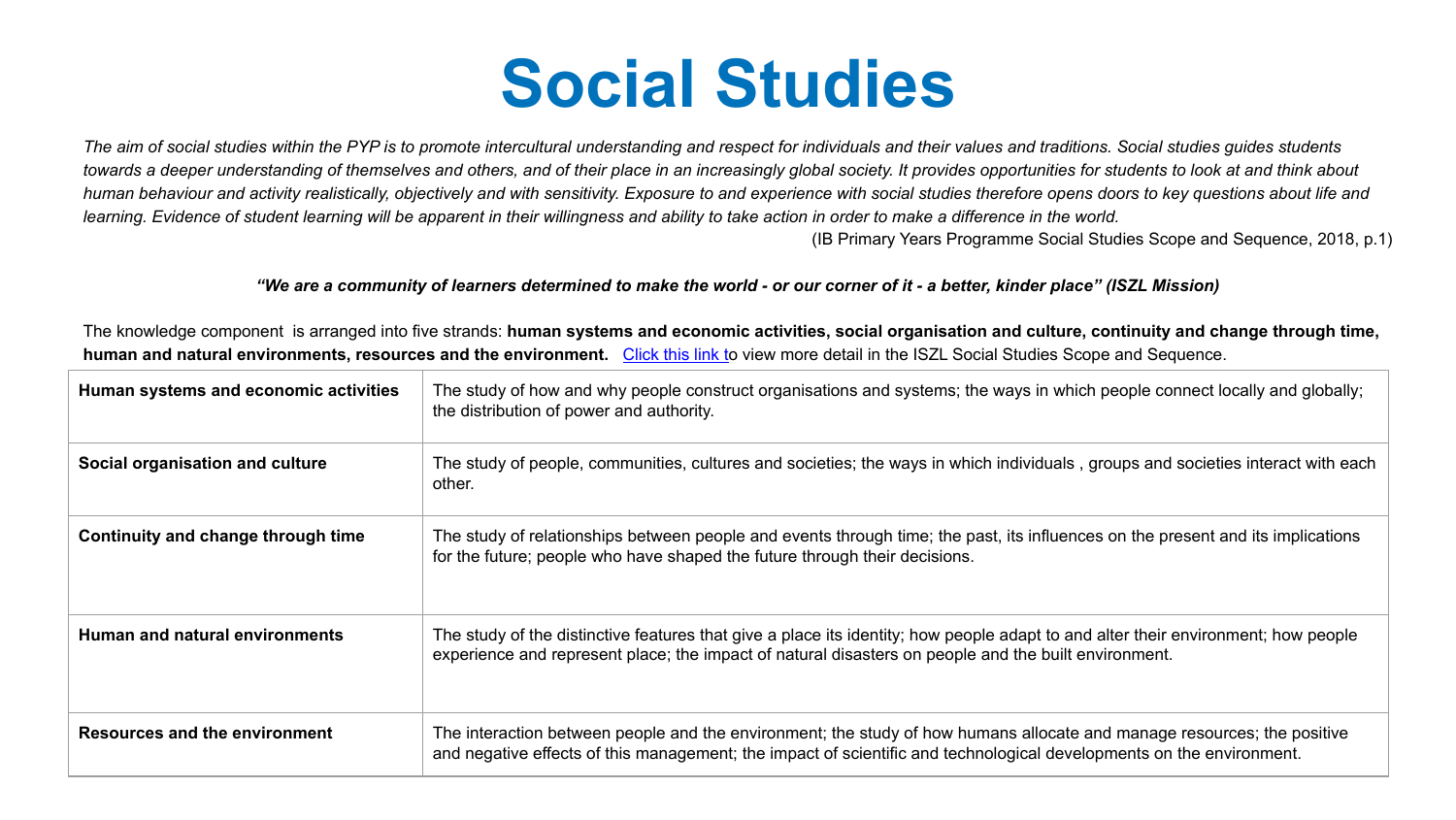## **Personal, Social and Physical Education**

In the PYP, Personal, Social and Physical Education (PSPE) is concerned with the individual's wellbeing through the promotion and development of concepts, knowledge, attitudes and skills that contribute to this. Wellbeing is intrinsically linked to all aspects of a student's experience at school and beyond. It encompasses physical, emotional, cognitive, spiritual and social health and development, and contributes to an understanding of self, to developing and maintaining relationships with others, and to participation in an active, healthy lifestyle.

#### **Keeping Safe and Child Protection**

The Child Protection curriculum at ISZL is delivered through the PSHE programme for students in every grade level at ISZL. The programme is based on the Keeping Safe syllabus of the South Australian Government and is enhanced with specific additional material to suit the needs of the international environment of ISZL and the age range at our school. In Primary School the programme is incorporated into the PYP units of inquiry. You can read more about child protection at ISZL in our [Child Protection Handbook.](https://resources.finalsite.net/images/v1616506644/zug/haq27ysdj3wnhbfjknyn/ChildProtectionHandbook_Formatted2020-2021.pdf)

The Child Protection curriculum at ISZL includes a focus on the following areas:

- Safe and unsafe situations
- · Bullying
- · Relationships and trust
- · Secrets
- · Touch appropriate and inappropriate
- · Trust networks
- · Protective strategies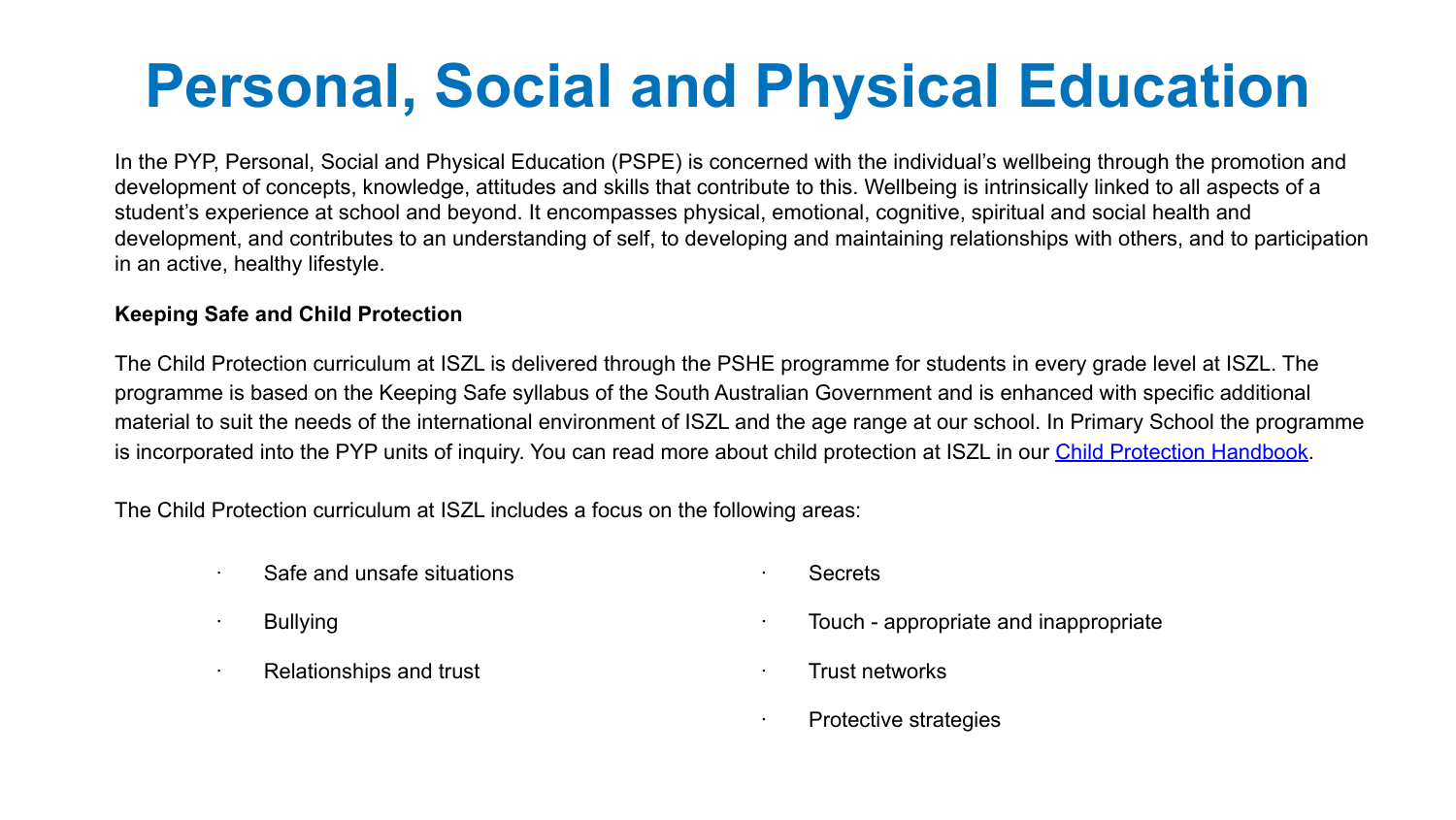## **Physical Education (PE)**

**"To help every child find joy in movement and physical activity."**

In the PYP, learning experiences are organised into 5 strands to ensure a balanced approach to physical education:

| <b>Individual pursuits</b>       | The development of basic motor skills and the body's capacity for movement through locomotor and manipulative skills and/or<br>experiences; the techniques, rules and purpose of a range of athletic activities (e.g. track and field, swimming); recognising a<br>high level of achievement and how to improve a performance. |
|----------------------------------|--------------------------------------------------------------------------------------------------------------------------------------------------------------------------------------------------------------------------------------------------------------------------------------------------------------------------------|
| Games                            | Recognising the challenges presented by games; the importance of manipulating space; the categorising of games; identifying<br>and developing appropriate skills and strategies; recognising the importance of rules and how they define the nature of the<br>game; modifying existing games and creating new games; teamwork. |
| <b>Health related activities</b> | Recognising and appreciating the importance of maintaining a healthy lifestyle; the body's response to exercise including the<br>interaction of body systems and the development of physical fitness.                                                                                                                          |
| <b>Movement composition</b>      | Recognising that movements can be linked together and refined to create a sequence of aesthetic movements. Movements can<br>be in response to stimuli or performance elements and/or criteria, and can communicate feelings, emotions and ideas (e.g.<br>dance, gymnastics).                                                   |
| <b>Adventure challenge</b>       | A variety of tasks requiring the use of physical and critical thinking skills by individuals and/or groups; challenges that require<br>groups to work together collaboratively in order to solve problems and accomplish a common goal; recognising the role of the<br>individual in group problem solving.                    |

PE units of inquiry at ISZL are framed around the following, overarching themes: cooperative learning, teaching games for understanding, and sports education. Additionally, connections are also made between Physical Education and learning in the homeroom to support the transdisciplinary nature of learning within the programme of inquiry.

It is well-documented that for children, spending time outdoors is good for health and wellbeing therefore at ISZL we provide opportunities twice a day for Early Years students to be in our well-resourced outdoor environment. Additionally, regular opportunities to visit the forest are scheduled for Early Years 1 to Kindergarten.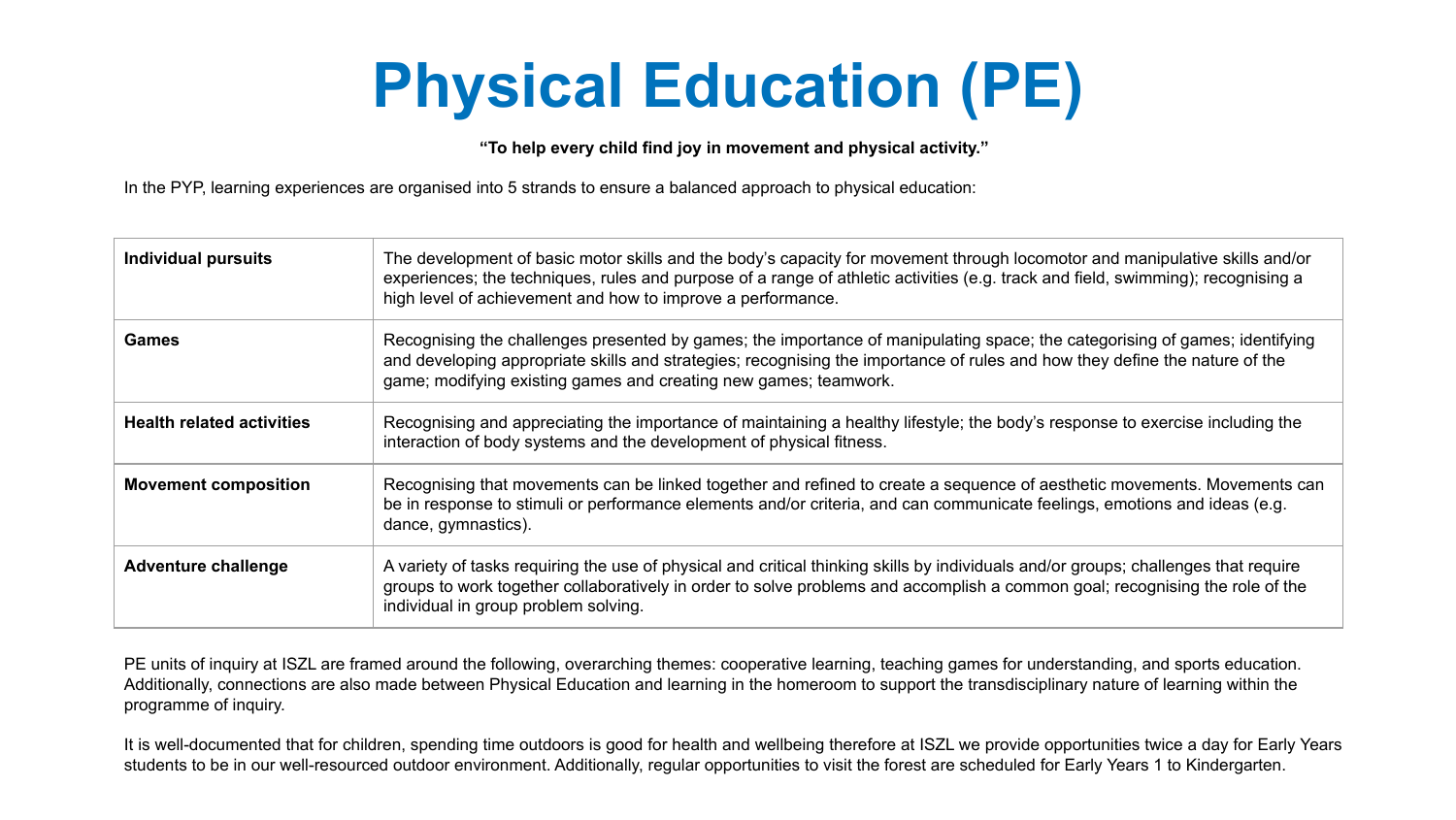# **German (Early Years- Grade 1)**

The German language teachers at ISZL aim to foster language skills, which will enable students to express themselves authentically. Students develop transferable language learning and literacy skills to communicate effectively. This includes developing and understanding Swiss and German cultures.

Teaching and learning is connected to the homeroom curriculum. There is a strong emphasis on oral communication and literacy skills. There is a variety of whole-class and small-group learning engagements, with differentiated instruction to meet the needs of all learners, including fluent speakers.

There are many opportunities throughout the week to engage with German. In addition to scheduled lessons, all children are invited to German language integration experiences during:

- outdoor learning
- forest visits
- field trips
- baking engagements
- municipal traffic training (Kindergarten)

Families are encouraged to connect to the local community as much as possible to support optimal learning of the German language.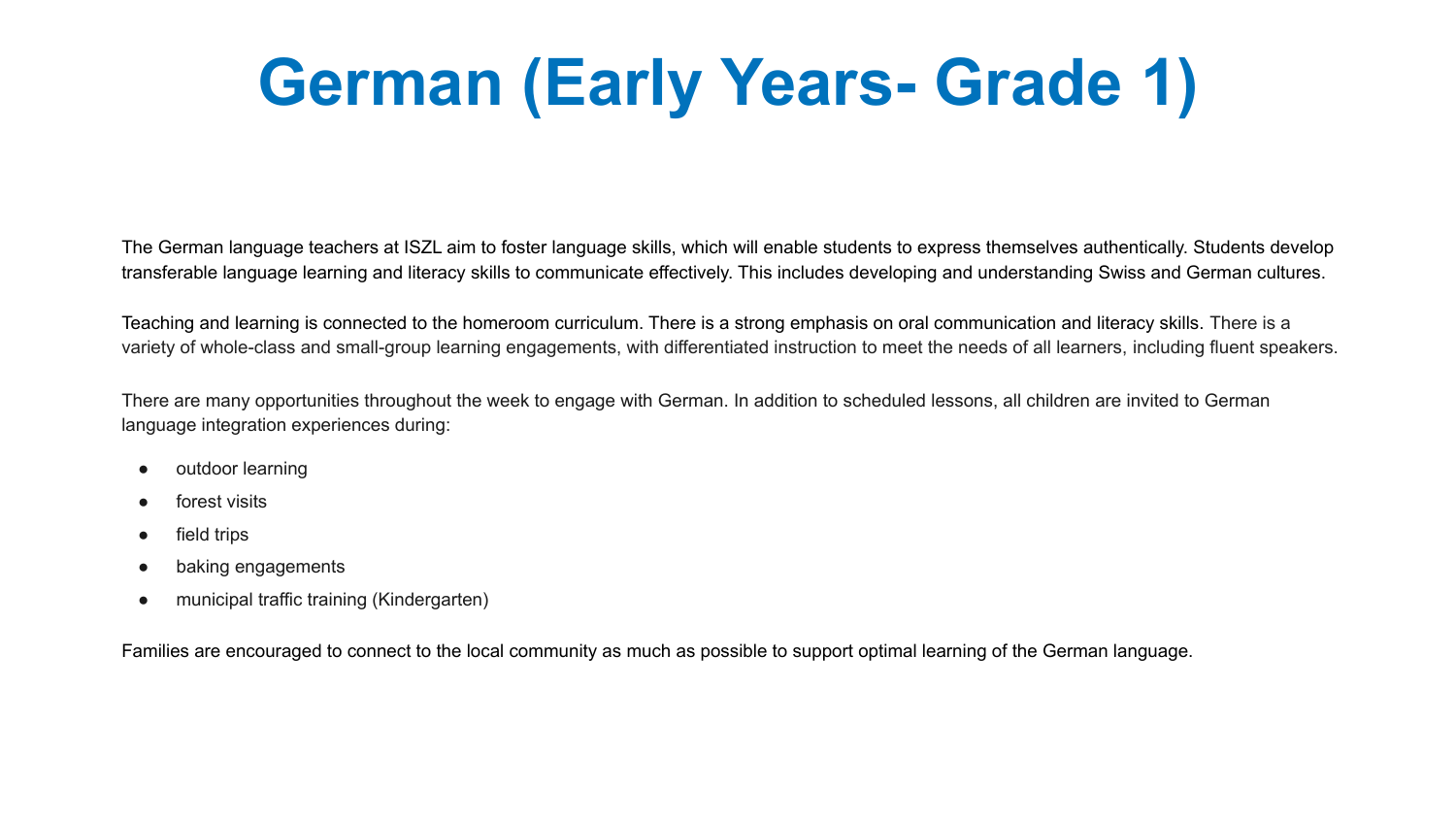# **German (Grades 2-5)**

The German language programme at ISZL aims to develop language skills, which will enable students to express themselves in authentic situations. Students develop transferable skills connected to language learning and literacy to communicate effectively in the local area and other German speaking communities. There is also a focus on developing an understanding of Swiss and German cultures.

The German language programme at ISZL is designed to support students to learn language, the learn about language and to learn through language. Students are placed in classes according to their phase level. For more detail, please click the following link to see the [German Language learning outcomes.](https://docs.google.com/document/d/1vgr1MWebyIOl3nJ7nImc_wSkIMaChJmB5c15Y75bDxI/edit?usp=sharing)

Students have four German lessons a week. For students in the Language & Literature class, the programme aim is to provide German teaching and learning that is connected to the development of literacy skills and the curriculum in the homeroom classrooms.

Families are encouraged to connect to the local community as much as possible to support optimal learning of the German language.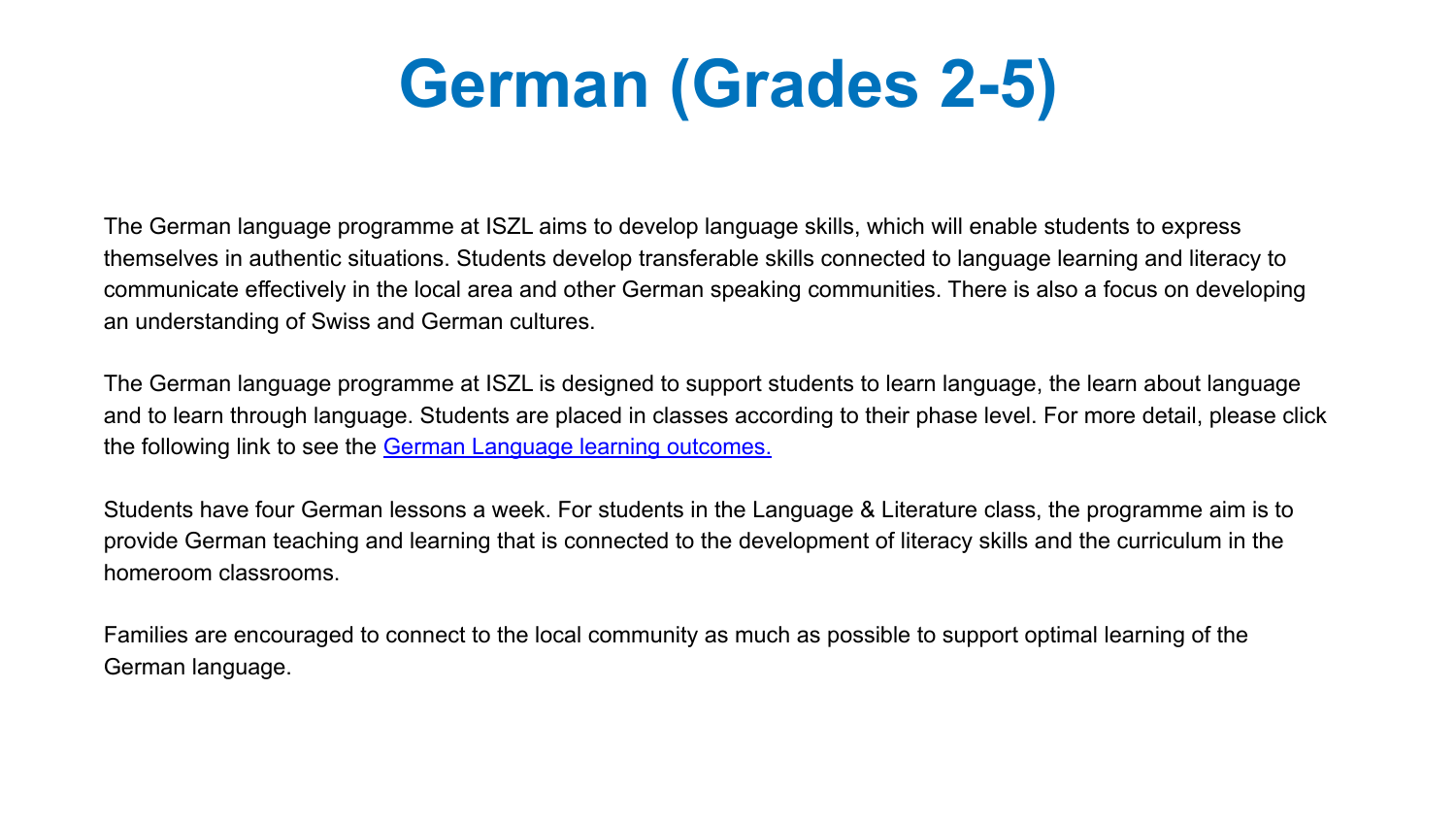## **The Arts**

The Units of Inquiry and also language and mathematics engagements provide the context for exploring and learning skills connected to Visual and Performing Arts. Specialist teachers work collaboratively with class teachers; connecting and responding to learning in the classroom as well as exploring them as subject in their own right. The Arts have two, concept driven strands, 'Responding' and 'Creating'

| <b>Responding</b>                                                                                                                                                                                                                                                                                                                                                                                                                                                                                                                                                                                                                   | <b>Creating</b>                                                                                                                                                                                                                                                                                                                                                                                                                                                                                                                                                                                                                                                                                                                                                                                                                                |
|-------------------------------------------------------------------------------------------------------------------------------------------------------------------------------------------------------------------------------------------------------------------------------------------------------------------------------------------------------------------------------------------------------------------------------------------------------------------------------------------------------------------------------------------------------------------------------------------------------------------------------------|------------------------------------------------------------------------------------------------------------------------------------------------------------------------------------------------------------------------------------------------------------------------------------------------------------------------------------------------------------------------------------------------------------------------------------------------------------------------------------------------------------------------------------------------------------------------------------------------------------------------------------------------------------------------------------------------------------------------------------------------------------------------------------------------------------------------------------------------|
| The process of responding provides students with opportunities to<br>respond to their own and other artists' works and processes, and in<br>doing so develop the skills of critical analysis, interpretation,<br>evaluation, reflections and communication. Students will demonstrate<br>knowledge and understanding of the concepts, methods and elements<br>of Dance, Drama, Music and Visual Arts, including using specialised<br>language. Students consider their own and other artists' works in<br>context and from different perspectives in order to construct meaning<br>and inform their own future works and processes. | The process of creating provides students with opportunities to<br>communicate distinctive forms of meaning, develop their technical<br>skills, take creative risks, solve problems and visualise consequences.<br>Students are encouraged to draw on their imagination, experiences<br>and knowledge of materials and processes as starting points for<br>creative exploration. They can make connections between their work<br>and that of other artists to inform their thinking and to provide<br>inspiration. Both independently and collaboratively, students<br>participate in creative processes through which they can communicate<br>ideas and express feelings. The creating strand provides opportunities<br>for students to explore their personal interests, beliefs and values and<br>to engage in a personal artistic journey. |

### **Instrumental Music**

All students in 4th and 5th grade at ISZL receive a weekly instrumental or vocal lesson. Through these lessons, they develop many musical skills including learning to read musical notation and performing individually and in ensembles. For more information please click the link here to the [Instrumental Music Handbook](https://docs.google.com/a/iszl.org/presentation/d/1X3gvxQzVEELCRFeR20aMpek5g-XLW47OdZM6nby-Zxw/edit?usp=sharing).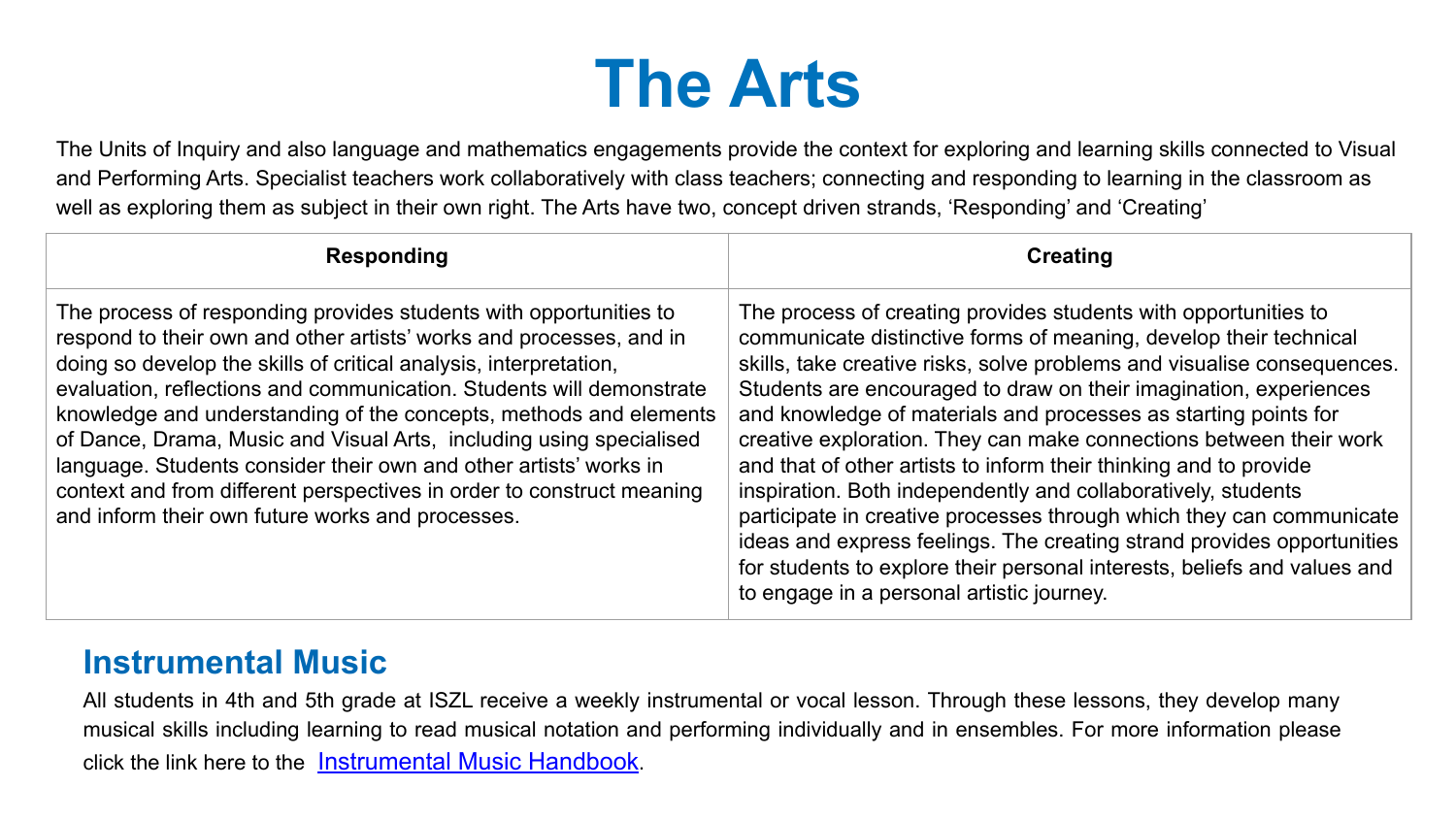## **Library**

The school library provides resources for inquiry learning and building knowledge and confidence in seeking and processing information. The school library is pivotal to developing 21st century learners. School libraries are places for learning and thinking, and play a key role in supporting and developing enjoyment of reading and multiple literacies. Students have access to the library and librarians whenever appropriate for information literacy sessions that support their learning.

All grade levels have weekly opportunities to browse and borrow materials from the library and during these times teachers and librarians support students to make thoughtful book selections and assist students in finding materials.

For more information about the ISZl library and its service, please click the following link to view the [Zug Campus Library Student & Parent Information Handbook.](https://docs.google.com/document/d/1H3_ytAKBo77z7jyvqHxIDn0p9SEqDRgjghzIz4a4bZM/edit)